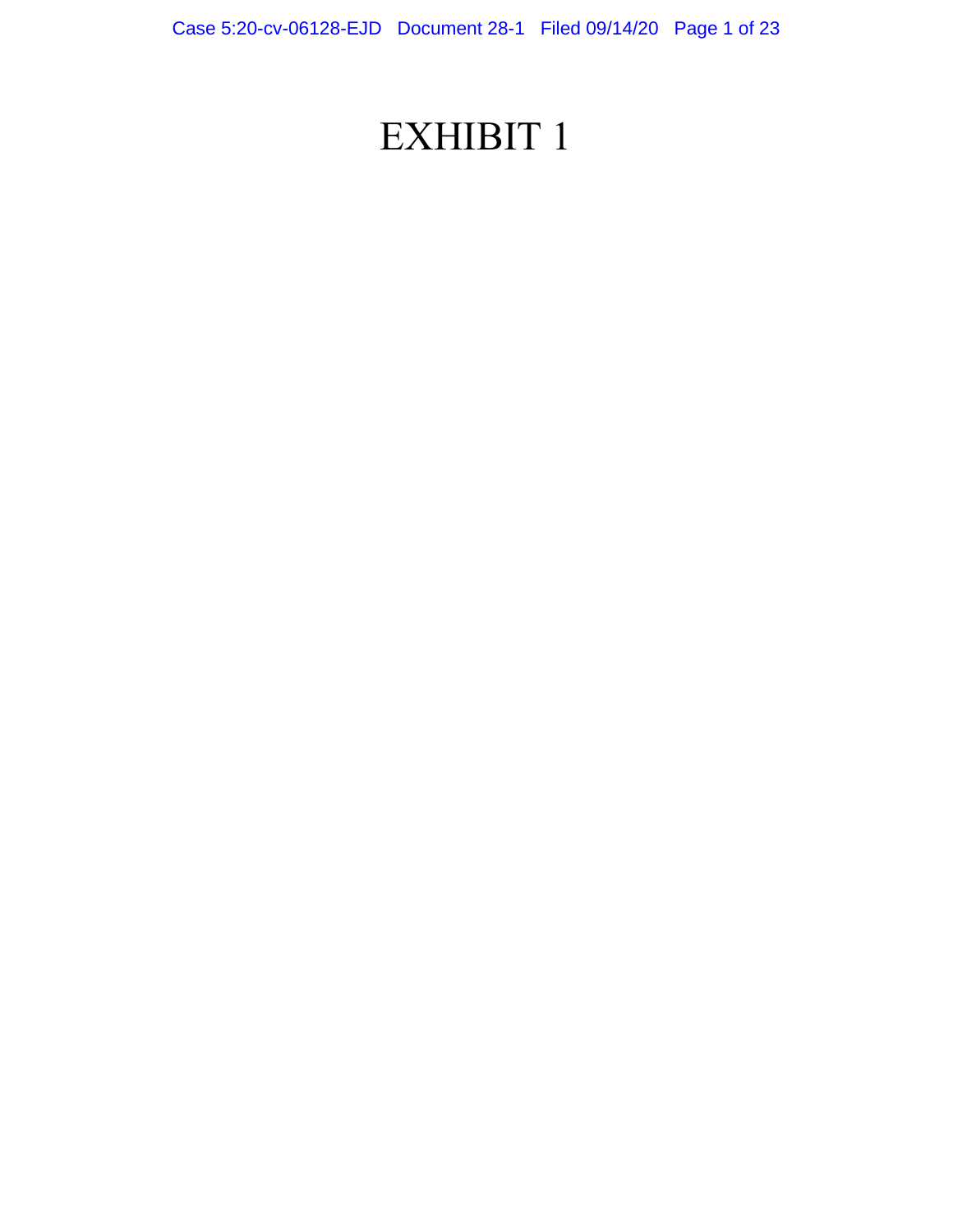|                   |                                                                                                     | Case 5:20-cv-06128-EJD  Document 28-1  Filed 09/14/20  Page 2 of 23 |
|-------------------|-----------------------------------------------------------------------------------------------------|---------------------------------------------------------------------|
| $\mathbf{1}$<br>2 | Lewis E. Hudnell, III (CASBN 218736)<br>lewis@hudnelllaw.com<br>HUDNELL LAW GROUP P.C.              |                                                                     |
| 3                 | 800 W. El Camino Real Suite 180                                                                     |                                                                     |
| $\overline{4}$    | Mountain View, California 94040<br>Telephone: 650.564.3698<br>Facsimile: 347.772.3034               |                                                                     |
| 5                 |                                                                                                     |                                                                     |
| 6                 | Robert P. Greenspoon ( <i>pro hac vice</i> forthcoming)<br>$rpg(a)fg-law.com$                       |                                                                     |
| 7                 | FLACHSBART & GREENSPOON LLC<br>333 N. Michigan Ave., Suite 2700                                     |                                                                     |
| 8                 | Chicago, IL 60601-3901<br>Phone: (312) 551-9500                                                     |                                                                     |
| 9                 | Fax: (312) 551-9501                                                                                 |                                                                     |
| 10<br>11          | Attorneys for Intervenors<br>US INVENTOR, 360 HEROS, INC.,                                          |                                                                     |
| 12                | LARRY GOLDEN, WORLD SOURCE ENTERPRISES, LLC,                                                        |                                                                     |
| 13                | DARELTECH LLC, TINNUS ENTERPRISES, LLC,<br>CLEARPLAY, INC., E-WATCH, INC.                           |                                                                     |
| 14                | UNITED STATES DISTRICT COURT                                                                        |                                                                     |
| 15                | NORTHERN DISTRICT OF CALIFORNIA                                                                     |                                                                     |
| 16                | <b>SAN JOSE DIVISION</b>                                                                            |                                                                     |
| 17                |                                                                                                     |                                                                     |
| 18                | APPLE, INC., et al.                                                                                 | Case No. 5:20-CV-06128-EJD                                          |
| 19                | Plaintiffs,                                                                                         | <b>COMPLAINT IN INTERVENTION FOR</b>                                |
| 20                | V.                                                                                                  | <b>DECLARATIVE AND INJUNCTIVE</b><br><b>RELIEF</b>                  |
| 21                | ANDREI IANCU, in his official capacity as<br>Under Secretary of Commerce for Intellectual           |                                                                     |
| 22                | Property and Director, United States Patent and<br>Trademark Office,                                |                                                                     |
| 23                | Defendant.                                                                                          |                                                                     |
| 24<br>25          |                                                                                                     |                                                                     |
| 26                | Under Federal Rule of Civil Procedure 24, Intervenors US Inventor, 360 Heros, Inc., Larry           |                                                                     |
| 27                | Golden, World Source Enterprises, LLC, Dareltech LLC, Tinnus Enterprises, LLC, Clearplay, Inc., and |                                                                     |
| 28                | E-Watch, Inc., allege for their Complaint in Intervention as follows:                               |                                                                     |
|                   |                                                                                                     |                                                                     |
|                   | COMPLAINT IN INTERVENTION FOR DECLARATIVE AND INJUNCTIVE RELIEF<br>Case No. 5:20-CV-06128-EJD       |                                                                     |

 $\parallel$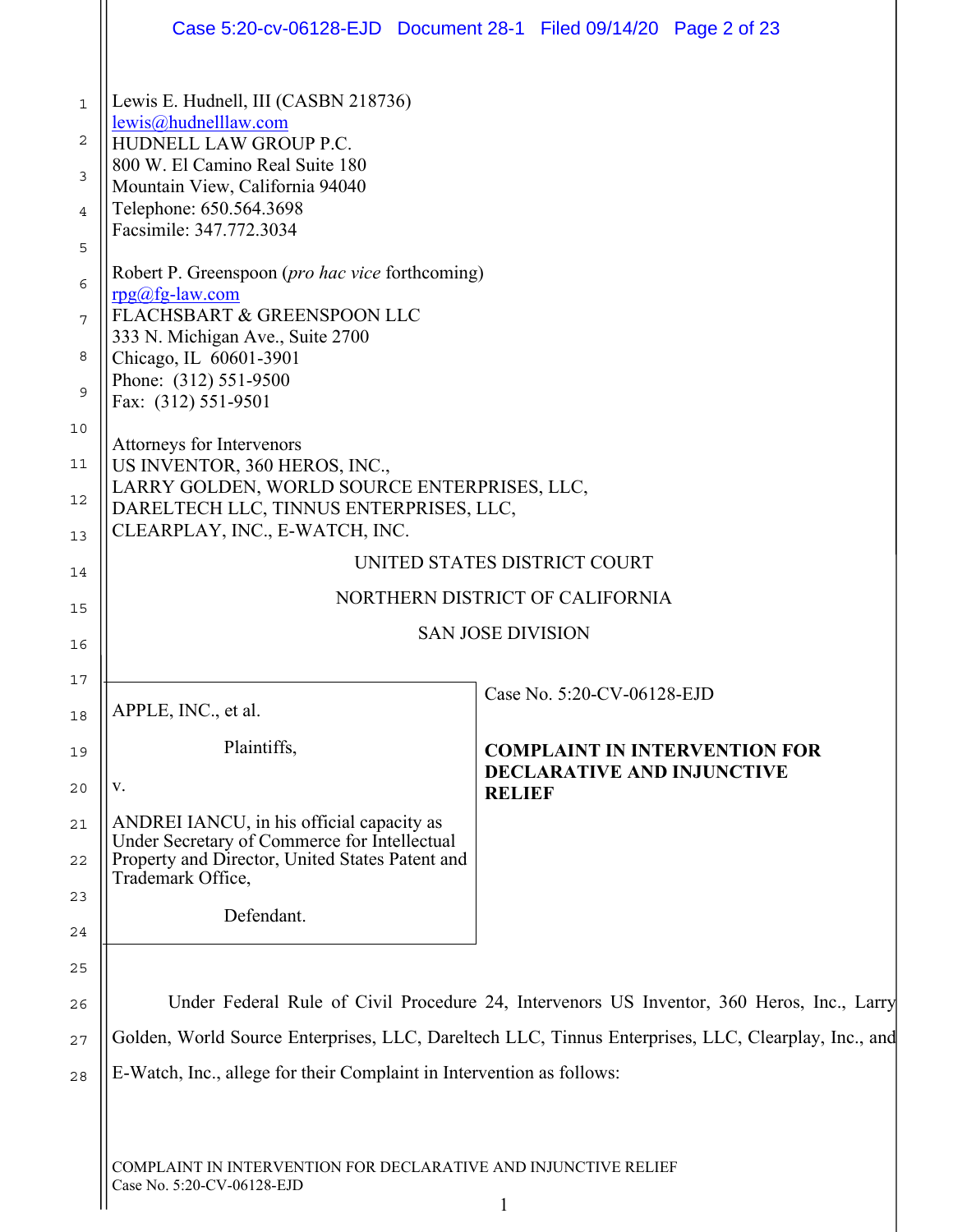#### **NATURE OF SUIT**

1. This is a suit under 5 U.S.C. § 706(1) of the Administrative Procedure Act ("APA") to compel "agency action unlawfully withheld" by the United States Patent and Trademark Office ("USPTO"). This is also a suit under 5 U.S.C.  $\S$  706(2)(D) of the APA to "hold unlawful and set aside agency action" that is "without observance of procedure required by law."

2. The text of the APA provides distinct remedies for judicial review of both agency inaction and action. This suit addresses USPTO unlawful inaction in the form of incomplete and/or procedurally unlawful rulemaking to govern how the USPTO Director (and his designees) exercise discretion whether to grant or deny institution of patentability trials. This suit addresses USPTO unlawful action in the form of attempts at rulemaking that unlawfully circumvent proper publication, notice and comment.

3. Intervention is proper under Fed. R. Civ. P. 24, as described in the accompanying motion to intervene.

#### **JURISDICTION AND VENUE**

4. This case arises under the APA, 5 U.S.C. § 701 *et seq.*. This Court has subject matter jurisdiction under 28 U.S.C. § 1331.

5. Under 5 U.S.C. § 702, Defendant has waived sovereign immunity for purposes of this suit.

6. Intervenors' claim for declaratory and injunctive relief is authorized under 28 U.S.C. §§ 2201 and 2202, by 5 U.S.C. §§ 702-706, by Federal Rules of Civil Procedure 57 and 65, and by the inherent equitable powers of this Court.

7. Venue is proper in this District under 28 U.S.C. § 1391(e) and 5 U.S.C. § 703 because venue is proper in the underlying suit into which Intervenors hereby intervene. Venue is also proper because each of the original plaintiffs to the underlying suit reside in this judicial district.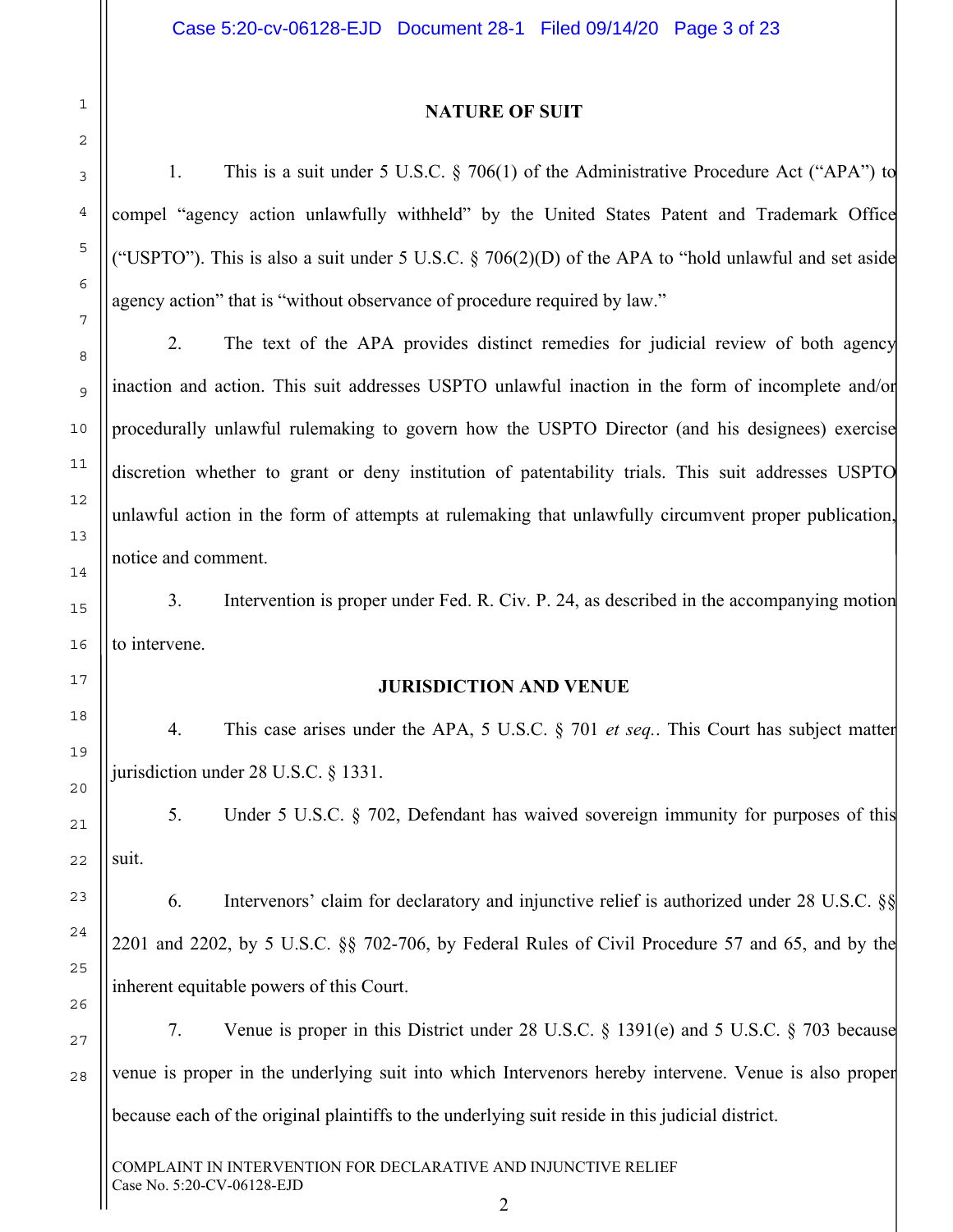8. The agency actions unlawfully withheld (discussed below) are deemed under the APA to be final agency actions subject to judicial review under 5 U.S.C. § 704. The agency actions unlawfully undertaken (discussed below) are deemed under the APA to be final agency actions subject to judicial review under 5 U.S.C. § 704.

#### **PARTIES**

9. Intervenor US Inventor is an Indiana nonprofit corporation with its principal office in Clearwater, Florida. US Inventor fosters innovation through advocacy, education and public outreach on matters of importance to individual inventors and small innovative businesses. US Inventor frequently works with policymakers in government to advocate for more certain patent rights. US Inventor also frequently files amicus briefs in pending court proceedings to advance the point of view of its inventormembership. In August 2020, US Inventor filed with the United States Patent and Trademark Office its Petition for Rulemaking Pursuant to 5 U.S.C. § 553(e) for Specific Criteria for Deciding Institution of AIA Trials. No action has occurred on that petition. US Inventor as a public interest nonprofit group has a strong interest in the relief sought in this civil action: rulemaking that would bring certainty to its membership about how discretionary considerations factor into the decision whether to grant institution of USPTO patentability trials.

COMPLAINT IN INTERVENTION FOR DECLARATIVE AND INJUNCTIVE RELIEF Case No. 5:20-CV-06128-EJD 10. As part of its educational mission, US Inventor provides information to its membership to help them deal with potential AIA trial reviews of their issued patents. One of the primary ways in which US Inventor accomplishes its mission is to educate the public by providing information about the factors that will lead to a grant, versus a denial, of institution of AIA trials, particularly on discretionary factors. To do so, US Inventor relies (or would rely) on issued regulations published in the Federal Register for notice and comment, ultimately appearing in the Code of Federal Regulations. But the USPTO and its past and current Directors never promulgated any such notice-and-comment regulations on the topic of how discretionary considerations impact "sufficient grounds" for institution decisions. Because the Director's and the USPTO's inaction denied US Inventor access to authoritative and clear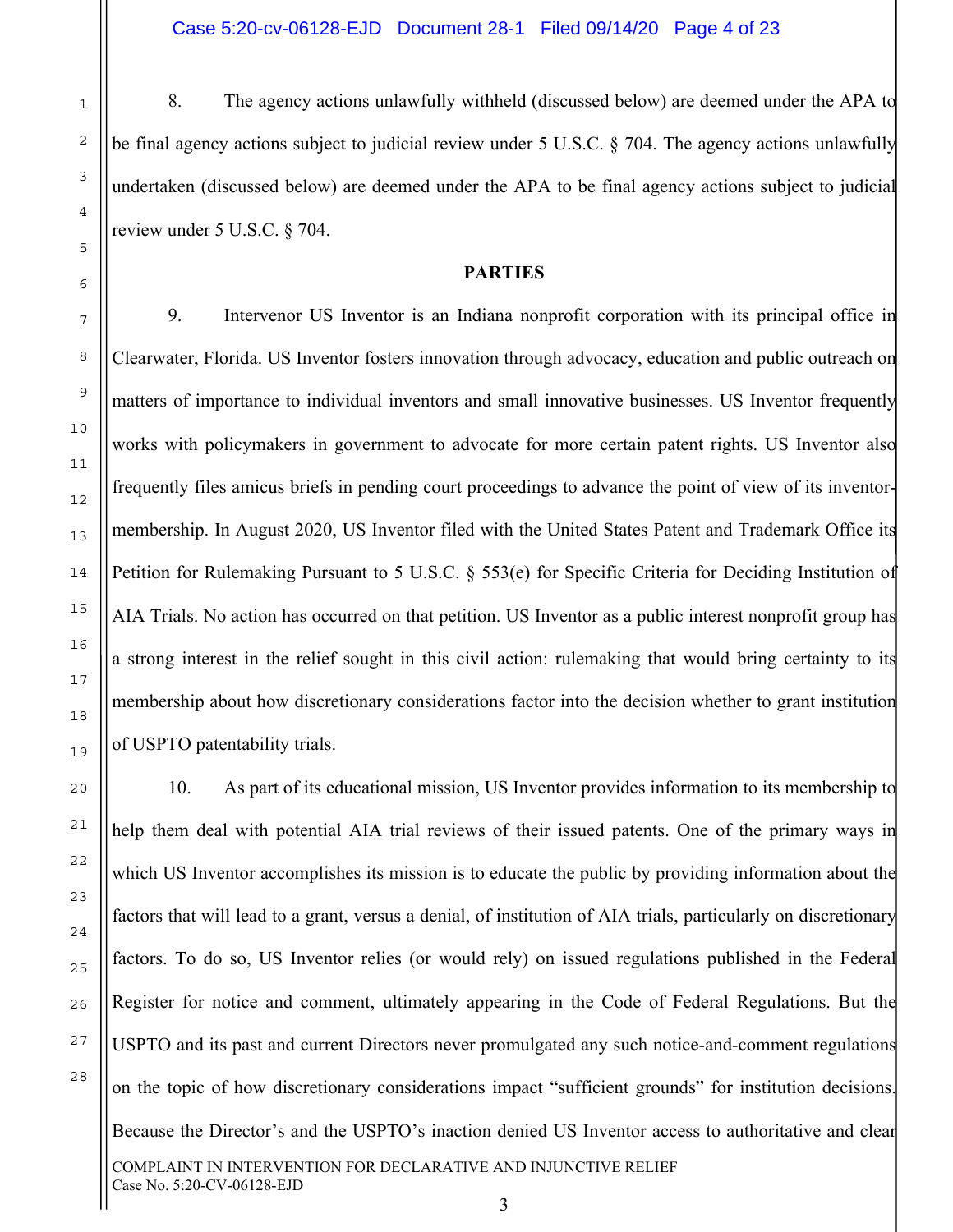key information it wishes to use in its routine information dispensing activities and to fulfill its mission, the USPTO and the Director have inhibited its daily operations.

11. 360Heros, Inc. is a patent owner harmed by the unlawful agency action and withholding of agency action described below. 360Heros is a Delaware corporation with its principal place of business at 518 Queen Street, Olean, New York 14760. 360Heros manufactures accessories for camera equipment. 360Heros has been forced to respond to at least one AIA trial petition that was ultimately denied (IPR2018-00853), but that would not have been brought in the first place had the USPTO issued lawful regulations governing discretionary denial prior to the bringing of that petition. As a patent owner facing a likelihood of future infringers making future challenges through future AIA trial petitions, 360Heros' injury is likely to recur.

12. Intervenor Larry Golden is a patent owner harmed by the unlawful agency action and withholding of agency action described below. Mr. Golden is an individual residing in Greenville, South Carolina. Mr. Golden has been forced to respond to at least one AIA trial petition that was ultimately granted without Mr. Golden having made arguments for discretionary denial (IPR2014-00714), but that would have been denied had the USPTO issued lawful regulations governing discretionary denial prior to the bringing of that petition. As a patent owner facing a likelihood of future infringers making future challenges through future AIA trial petitions, Mr. Golden's injury is likely to recur.

13. Intervenor World Source Enterprises, LLC ("WSE") is a patent owner harmed by the unlawful agency action and withholding of agency action described below. WSE is a Nevis company having a principal place of business in High Point, North Carolina. WSE has been forced to respond to at least one AIA trial petition that is still pending an institution decision, where WSE has presented arguments for discretionary denial (IPR2020-00768). The pending petition would be more clearly deniable had the USPTO issued lawful regulations governing discretionary denial prior to the bringing of that petition. As a patent owner facing a likelihood of future infringers making future challenges through future AIA trial petitions, WSE's injury is likely to recur.

4

COMPLAINT IN INTERVENTION FOR DECLARATIVE AND INJUNCTIVE RELIEF Case No. 5:20-CV-06128-EJD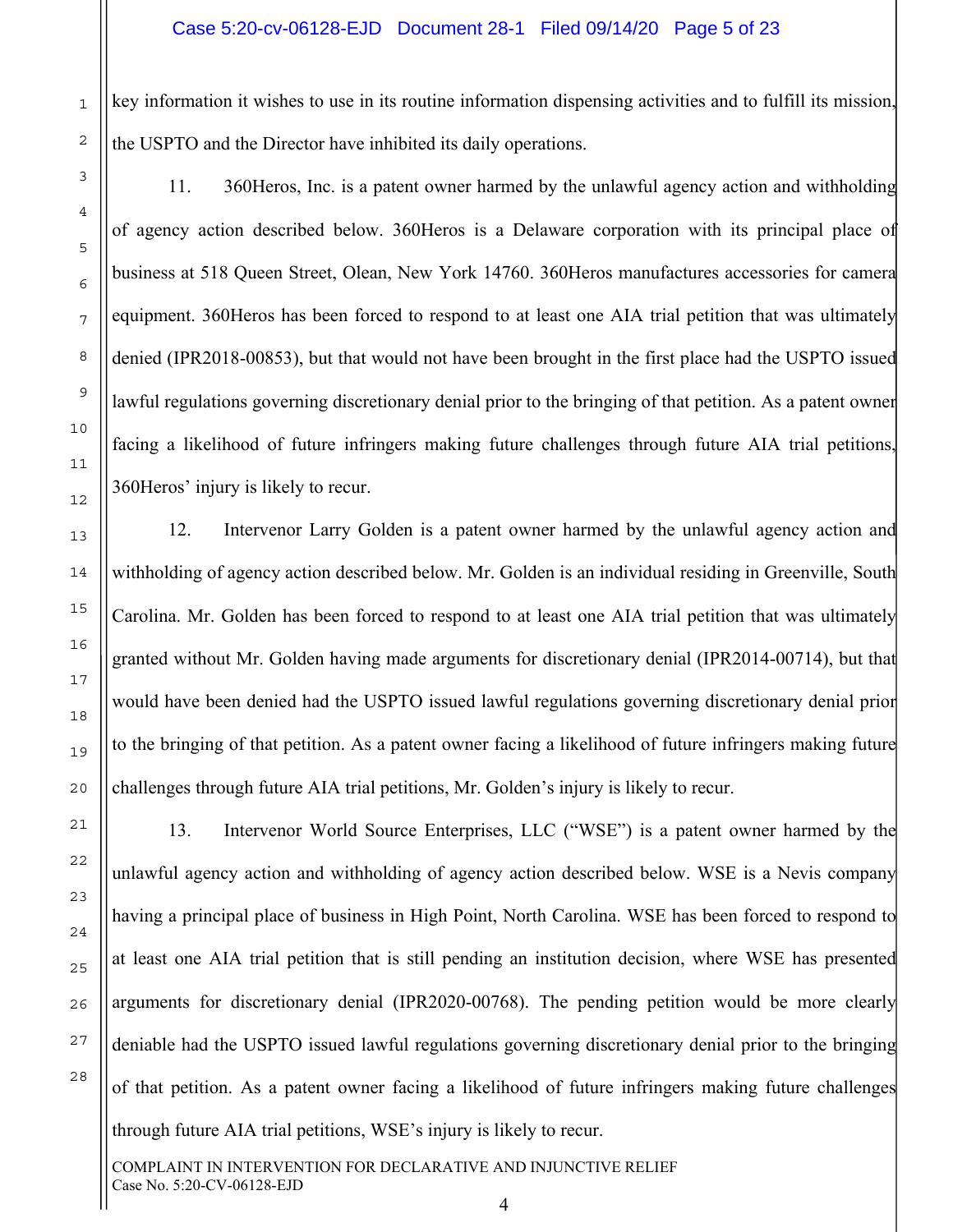14. Intervenor Dareltech LLC ("Dareltech") is a patent owner harmed by the unlawful agency action and withholding of agency action described below. Dareltech is a Delaware company having a principal place of business in Bethesda, Maryland. Dareltech has been forced to respond to at least one AIA trial petition that is still pending an institution decision, where Dareltech has presented arguments for discretionary denial (IPR2020-00483). The pending petition would be more clearly deniable had the USPTO issued lawful regulations governing discretionary denial prior to the bringing of that petition. As a patent owner facing a likelihood of future infringers making future challenges through future AIA trial petitions, Dareltech's injury is likely to recur.

15. Intervenor Tinnus Enterprises, LLC ("Tinnus") is a patent owner harmed by the unlawful agency action and withholding of agency action described below. Tinnus is a Texas company having a principal place of business a 3429 18th St, Plano, Texas 75074. Tinnus has been forced to respond to eight AIA trial petitions, of which half were instituted (PGR2015-00018, PGR2016-00030, PGR2016- 00031, and PGR2017-00015) and half were denied (PGR2017-00024, PGR2017-00040, PGR2017- 00051, and PGR2017-00052). PGR2017-00015 is an example petition where the Director granted institution after disagreeing with Tinnus's arguments for discretionary denial. PGR2017-00024 is an example petition where the Director denied institution after agreeing with Tinnus's arguments for discretionary denial. These petitions would, respectively, have been denied or not have been brought had the USPTO issued lawful regulations governing discretionary denial prior to the bringing of those petitions. As a patent owner facing a likelihood of future infringers making future challenges through future AIA trial petitions, Tinnus's injury is likely to recur.

COMPLAINT IN INTERVENTION FOR DECLARATIVE AND INJUNCTIVE RELIEF Case No. 5:20-CV-06128-EJD 16. Intervenor Clearplay, Inc. ("Clearplay") is a patent owner harmed by the unlawful agency action and withholding of agency action described below. Clearplay is a Delaware company having a principal place of business in Murray, Utah. Clearplay has been forced to respond to five AIA trial petitions, of which four were instituted (IPR2014-00430, IPR2014-00383, IPR2014-00339, IPR2013- 000484) and one was denied, on discretionary grounds (IPR2014-00783). These petitions would,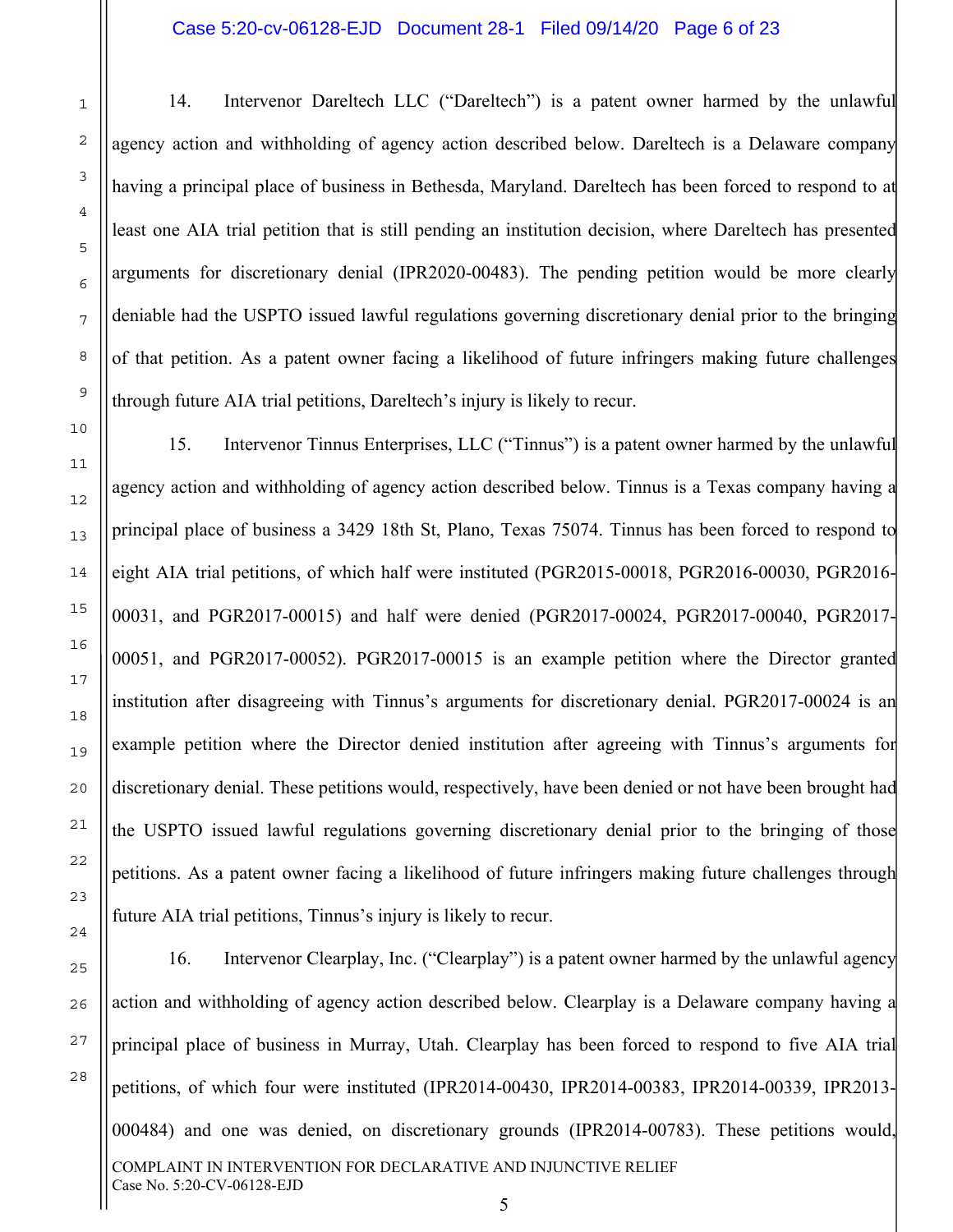respectively, have been denied or not have been brought had the USPTO issued lawful regulations governing discretionary denial prior to the bringing of those petitions. For example, IPR2013-00484 involved a grant of institution even after Clearplay requested denial because the same prior art and arguments had been rejected by the USPTO in a prior request for inter partes reexamination. As a patent owner facing a likelihood of future infringers making future challenges through future AIA trial petitions, Clearplay's injury is likely to recur.

17. Intervenor E-Watch, Inc. ("E-Watch") is a patent owner harmed by the unlawful agency action and withholding of agency action described below. E-Watch is a Nevada company having a principal place of business in San Antonio, Texas. E-Watch has been forced to respond to over 20 AIA trial petitions. IPR2015-00412 is an example of a petition filed against E-Watch where the Director granted institution after disagreeing with E-Watch's arguments for discretionary denial. IPR2015-00610 is another example of a petition filed against E-Watch where the Director granted institution after disagreeing with E-Watch's arguments for discretionary denial. These petitions, and others filed against E-Watch, would, respectively, have been denied or not have been brought had the USPTO issued lawful regulations governing discretionary denial prior to the bringing of those petitions. As a patent owner with a large portfolio of patents, E-Watch faces a likelihood of future infringers making future challenges through future AIA trial petitions, E-Watch's injury is likely to recur.

18. Defendant Andre Iancu is the Under Secretary of Commerce for Intellectual Property and Director of the USPTO. The Director oversees the operations of the USPTO and is statutorily vested with the authority both to decide whether to institute IPR of a patent claim, 35 U.S.C. § 314, and to issue regulations governing such institution decisions, 35 U.S.C. § 316. Defendant Iancu is being sued in his official capacity. His principal places of business are in Alexandria, Virginia and Washington, D.C.

COMPLAINT IN INTERVENTION FOR DECLARATIVE AND INJUNCTIVE RELIEF Case No. 5:20-CV-06128-EJD 19. Though Director Iancu is named as defendant in his official capacity, the unlawful activities alleged here originate with actions and inactions committed by his predecessors: Joe Matal (officer who for a time was "Performing the Functions and Duties of" the Director position), Michele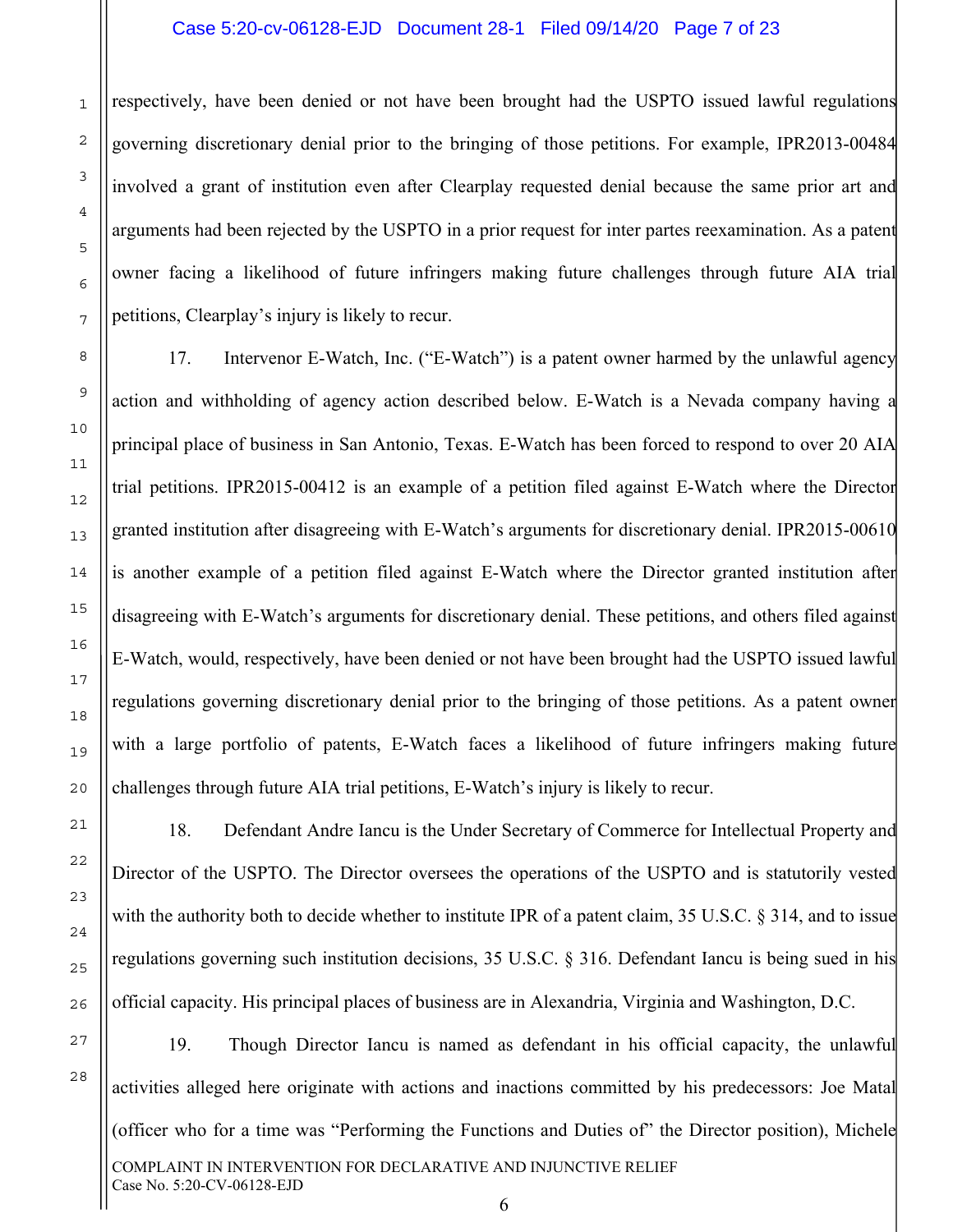Lee (former Director), Theresa Stanek Rea (former Acting Director) and David Kappos (former Director). Director Iancu has attempted during his tenure to make AIA trials more fair for patent owners. This Complaint seeks that outcome through processes that are lawful under the APA.

#### **FACTUAL ALLEGATIONS**

20. The USPTO administers patentability trials under the America Invents Act of 2011 ("AIA trials"). Such AIA trials include IPR ("inter partes review") and PGR ("post grant review"). The administration of such trials occurs in two phases: an institution phase, and (if there is institution) a trial phase. The decision whether to institute includes legal and factual determinations (*i.e.*, the level of merit of a petitioner's unpatentability argument), but also includes discretionary factors (*e.g.*, the impact of numerous factors relating to other court or other USPTO proceedings). *See, e.g.*, 35 U.S.C. §§ 314(a), 315(d); Patent Trial and Appeal Board Consolidated Trial Practice Guide (November 2019), available at www.uspto.gov/sites/default/files/documents/tpgnov.pdf; *Apple Inc. v. Fintiv, Inc.*, IPR2020-00019, Paper 11 (P.T.A.B. Mar. 20, 2020); *Advanced Bionics, LLC v. MED-EL Elektromedizinische Geräte GmbH*, IPR2019-01469, Paper 6 (P.T.A.B Feb. 13, 2020); *Gen. Plastic Indus. Co. v. Canon Kabushiki Kaisha*, IPR2016-01357, Paper 19 (P.T.A.B Sep. 6, 2017).

# **Effects of Incomplete and Withheld Rulemaking**

21. AIA trials are expensive and often ruinous to defend. In costs and legal fees, patent owners can expect to spend on average \$451,000 per patent, just to maintain the status quo of keeping a patent that the law already presumed to be valid. 35 U.S.C. § 282. Patent owners who are dragged into an AIA trial have no upside—the USPTO cannot adjudicate infringement and cannot award damages. This is on top of the costs and fees already expended just to obtain the patent right, which can be considerable, sometimes more than \$100,000 per patent. Government fees spent on filing, issuing and maintaining each such patent often exceed \$10,000, but (under current law) a declaration of invalidity in an AIA trial does not entitle the patent owner to any refund of such fees for the "mistaken" work by the government during original examination.

COMPLAINT IN INTERVENTION FOR DECLARATIVE AND INJUNCTIVE RELIEF Case No. 5:20-CV-06128-EJD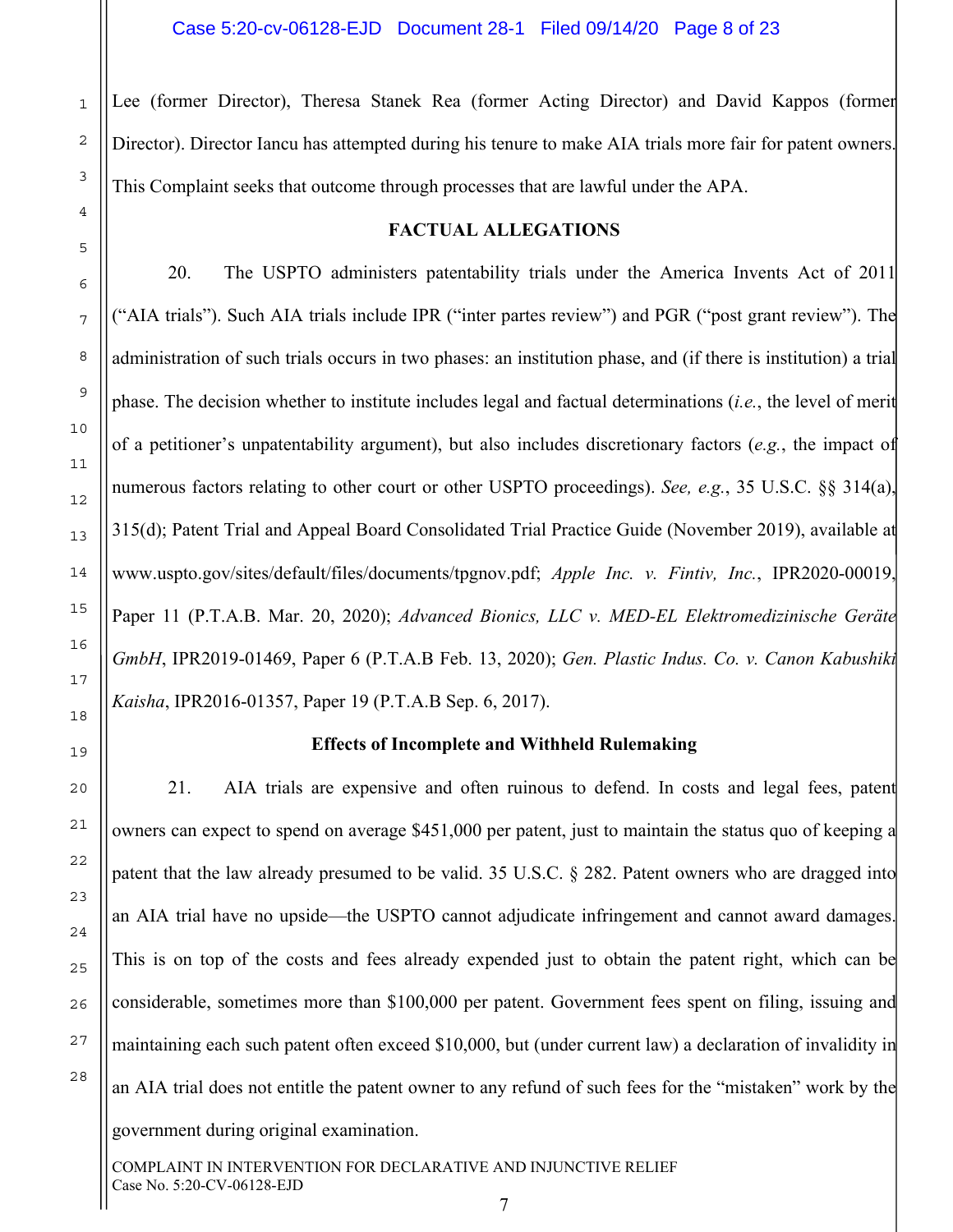22. AIA trials, once instituted, impose an 80% likelihood of invalidation. Accounting for multiple petitions, 85% of patents reviewed result in invalidation of one or more claims. This is at least 2-3 times higher than in district court proceedings, which afford more procedural protections, a presumption of validity (including deference due a qualified government agency official presumed to have performed his or her job), and a clear and convincing burden of proof of invalidity. Thus, the institution decision effectively determines the fate of the business of the patent owner, implicating 35 U.S.C. § 316(b).

23. The AIA requires that "The Director shall prescribe regulations…setting forth the standards for the showing of sufficient grounds to institute a review [and] shall consider the effect of any such regulation on the economy, the integrity of the patent system, the efficient administration of the Office." 35 U.S.C. 316(a)(2) and (b).

24. Ad hoc decision-making of AIA trial institution decisions has resulted in harm to the U.S. economy including: the U.S. falling from its perennial number one position in international patent rankings; reducing access to capital for cutting edge technology ventures; and shielding trillion-dollar corporations from would-be competitors with disruptive inventions.

25. Ad hoc decision-making of AIA trial institution decisions has resulted in substantial loss of confidence in the integrity of the patent system, leaving entrepreneurs without any reliable path to "securing…the exclusive Right to their…Discoveries". U.S. Const. art. I, § 8, para. 8. Regardless of how carefully an inventor and examiner follow the laws and procedures, and how thoroughly familiar they are with the prior art, and how flawlessly they perfect an application that is granted by the Director, it is impossible to predict whether the PTAB will institute an AIA trial of the issued patent. It is likewise uncertain even after a patent has been reexamined by the USPTO or declared not invalid by the final judgment of an Article III court – such patents are still likely to be instituted for review by the PTAB.

COMPLAINT IN INTERVENTION FOR DECLARATIVE AND INJUNCTIVE RELIEF Case No. 5:20-CV-06128-EJD 26. Ad hoc decision-making of AIA trial institution decisions has harmed the efficient administration of the USPTO and the judicial system. Such decisions often conflict with and nullify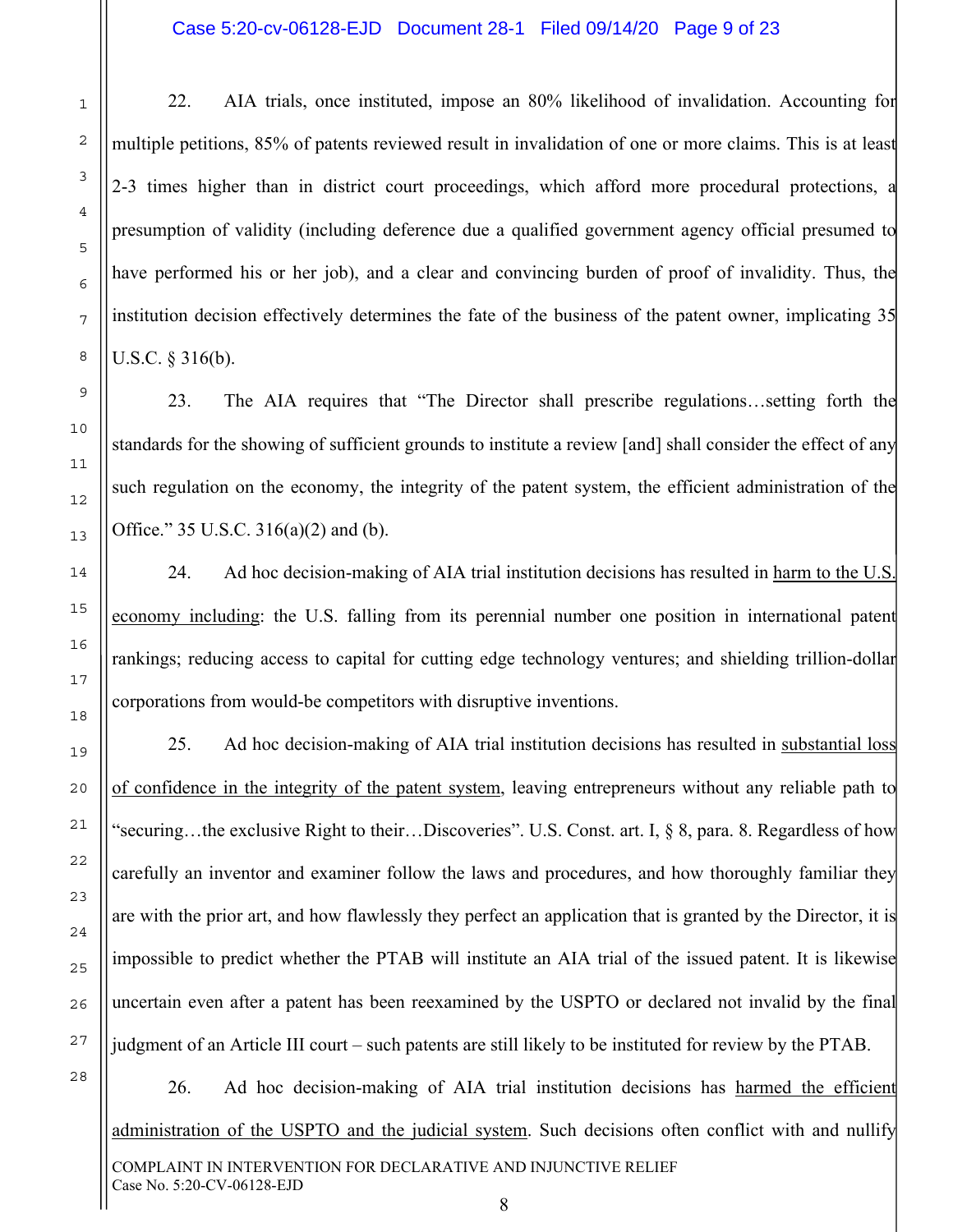prior determinations of the USPTO, including when the USPTO has previously considered the same or substantially the same prior art or arguments. Such decisions often conflict with determinations of Article III courts, in many instances nullifying final judgments incorporating years of adjudication and jury verdicts.

27. Dareltech's plight of being dragged into ruinous proceedings with an uncertain outcome is exemplary of the burden on the economy from the Director's unlawful withholding of rulemaking, and fully explained in its Preliminary Response to the IPR filed against one of its patents by Microsoft, Inc., a trillion dollar company.

28. The entire Dareltech operation is self-financed by the inventors, with zero debts, encumbrances, VC, or other debt financing. The Dareltech inventors developed a commercial embodiment of an invention called the HandlePa. The HandlePa is a selfie stick with control buttons to communicate wirelessly with the smartphone and to control and operate at least the camera function using just one finger. The apparatus yields clearer and steadier pictures than the prior art, while allowing the user to take more difficult angle shots using only one hand to securely grasp the stick and operate the systems safely and comfortably.

29. The Dareltech inventors engineered, designed, tested, and manufactured the HandlePa product, producing 11,500 units at a cost of \$322,000. Before Dareltech could get a foothold in the market, cheap similar products flooded the market. It quickly became impossible for a Dareltech to compete against established brands, so Dareltech focused on securing the patent rights to the invention at the USPTO.

COMPLAINT IN INTERVENTION FOR DECLARATIVE AND INJUNCTIVE RELIEF Case No. 5:20-CV-06128-EJD 30. After thorough examinations, the USPTO issued four patents for the invention each titled HANDLE FOR HANDHELD TERMINAL. The Dareltech inventors invested from personal funds approximately \$650,000 in the development and commercialization of the claimed invention, without any significant revenue to date. Furthermore, the inventors stretched their credit to the limit including borrowing against at least one of their homes. As a result, Dareltech has no funding to defend the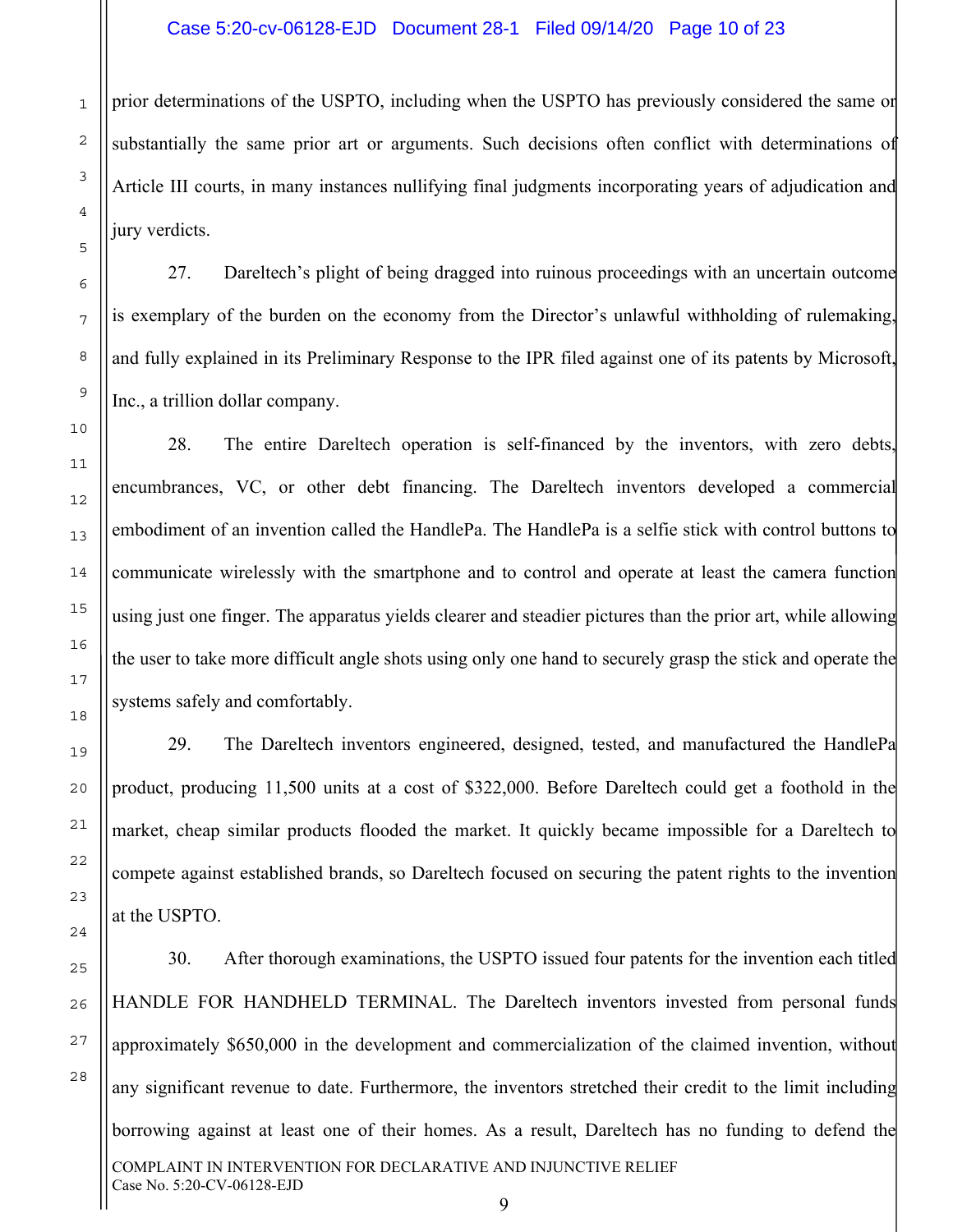currently-attacked patent should a trial be instituted. The average cost of an IPR defense is \$451,000 and the cost for top tier representation is \$750,000.

31. From 2012 to 2017 Dareltech prosecuted its family of patents, following all relevant laws and procedures. Dareltech budgeted and paid approximately \$16,000 in fees to the USPTO and approximately \$150,000 in attorney fees to obtain these patents. Dareltech did not budget and has no means to pay an additional \$450,000 to \$750,000 in order to defend one of them should Microsoft's IPR be instituted.

32. In related proceedings filed by a different attacker, Dareltech was forced to disclaim approximately half of the patent claims in hopes of avoiding a trial it could not afford. When trial was instituted, Dareltech was forced to settle with the other attacker and allow them to infringe the remaining claims because Dareltech could not pay the cost or countenance the risk of a full trial.

33. The Dareltech inventors complied with their end of the patent bargain, invested all available funds to obtain the portfolio, and were already forced to surrender substantial rights due to filing and institution of the prior petitions by the time Microsoft filed its IPR.

34. Microsoft petitioned for IPR against Dareltech even though there is no legal dispute between them, and even though the USPTO had already considered the same or substantially the same prior art. Microsoft does not, to Dareltech's knowledge, infringe any of the claims of the attacked patent and stands to gain no benefit from its cancellation. There can be no district court suit since Microsoft and Dareltech lack standing to sue one another.

35. The relative cost to the parties is dramatic. For Dareltech the cost of a trial far exceeds its total available cash, whereas for Microsoft the cost of a trial (based on an average of \$451,000) is about 0.000032% of their \$1.4 trillion value and 0.00034% of the \$133 billion cash and short term deposits.

COMPLAINT IN INTERVENTION FOR DECLARATIVE AND INJUNCTIVE RELIEF Case No. 5:20-CV-06128-EJD 36. Dareltech awaits decision on its arguments for discretionary denial that it had to make without the benefit of guidance through rulemaking. Had clear rulemaking on discretionary considerations by the Director occurred, Microsoft would have had clear guidance that its petition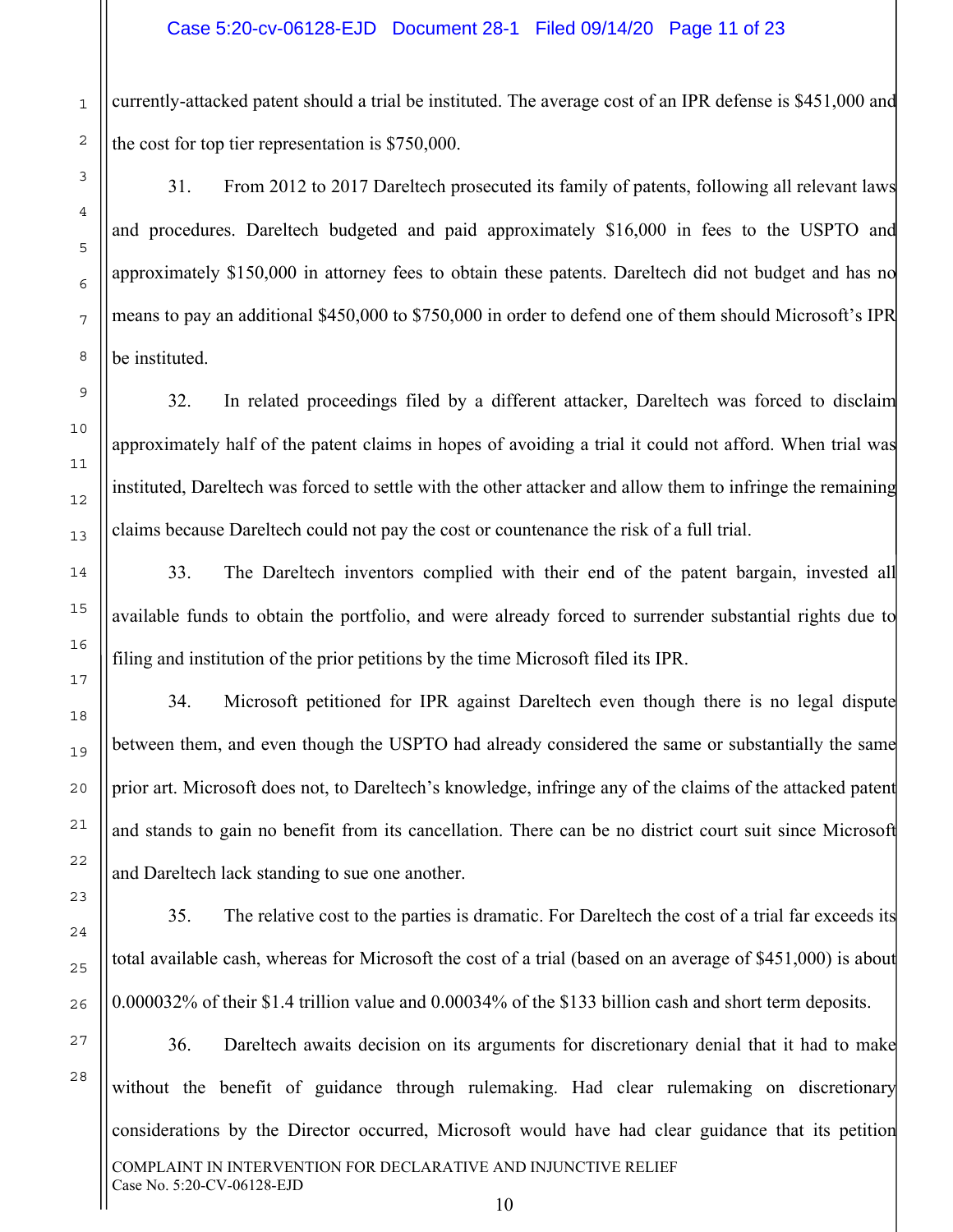1

2

3

4

5

6

7

8

9

10

11

12

13

14

15

16

17

18

19

20

21

22

23

24

25

26

27

28

against Dareltech was futile, and would not have filed it; or, alternatively, the cost to prove Dareltech's immediate right to denial of the petition would have been negligible (unlike what has in fact transpired).

37. Intervenor Tinnus represents another example of the burden on the economy from the Director's unlawful withholding of rulemaking. Tinnus was founded and is owned by Josh Malone, a father of 8 who quit his corporate job in 2006 to become a full-time inventor. After 8 years of struggling to make ends meet, he solved a 63-year-old problem of filling and sealing water balloons and immediately applied for a patent for his Bunch O Balloons invention. Launched on Kickstarter, it went viral and quickly ascended to become the number one selling summer toy.

38. A major As Seen on TV company posing as a backer of the Kickstarter campaign purchased a first edition Bunch O Balloons product, reverse engineered it, and raced their copy of the product to market, selling millions of units at major retailers such as Walmart, Target, Bed Batch  $\&$ Beyond, Kroger, Toys-R-Us, Walgreens, and Home Depot.

39. Tinnus sought to enforce its patent rights, leading to 4 district court actions, 8 petitions for PTAB review, and 14 appeals to the Court of Appeals for the Federal Circuit, spanning about 4 years.

40. The district court preliminarily enjoined the copied product, in a decision affirmed by the Federal Circuit which held that the term "substantially filled" was not indefinite.

41. Subsequent to the district court injunction and a week prior to the appellate affirmance, the PTAB ruled in PGR2015-00018 that the term "substantially filled" was indefinite and all the patent claims were therefor invalid. That decision was reversed on appeal a year and a half later.

42. After being enjoined, the infringer introduced additional infringing products with slight alterations of the version previously enjoined. In total, the infringer produced three variations, each of which was enjoined by the district court while holding that the validity challenges did not present a likelihood of success.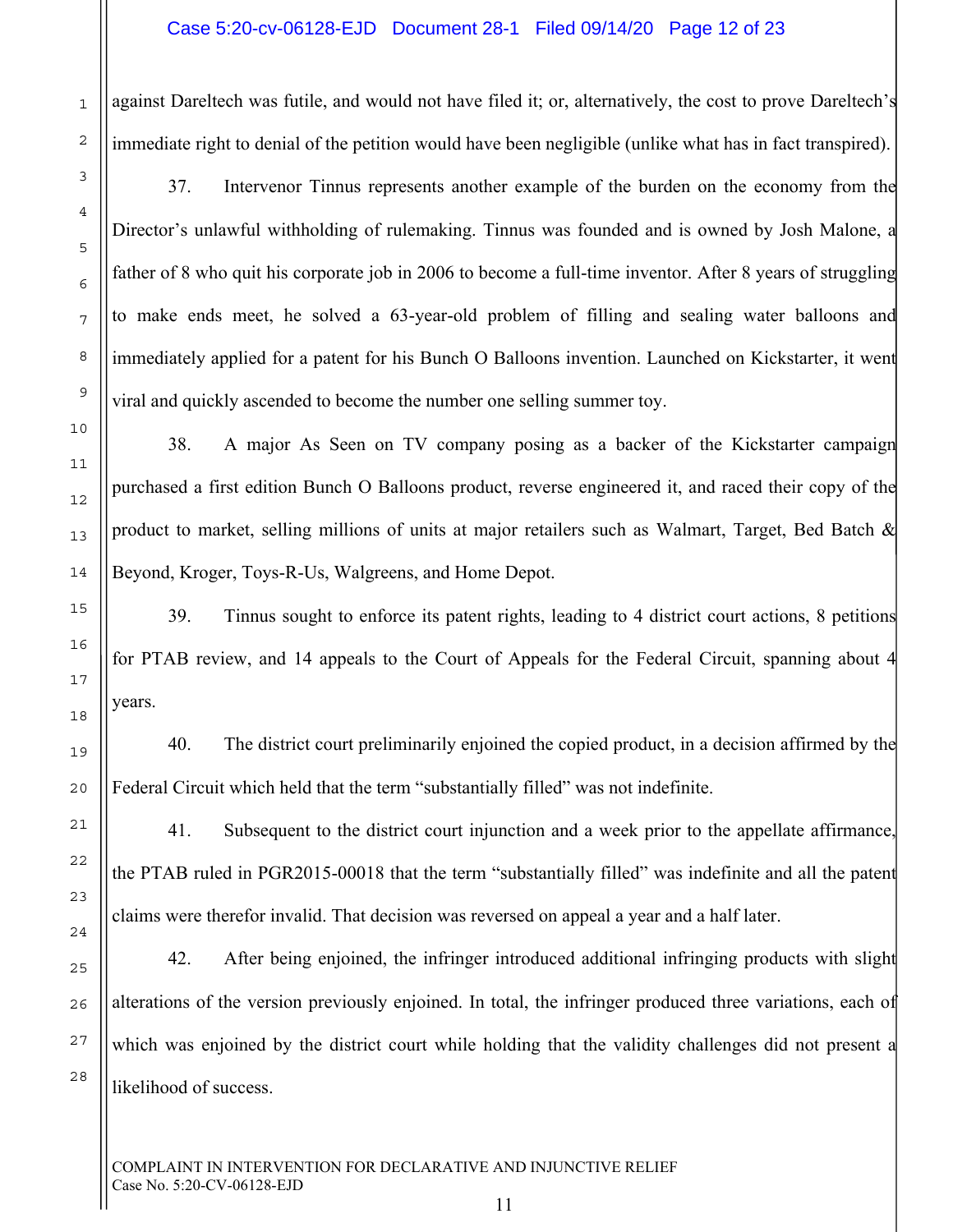43. The PTAB instituted review in a total of 4 petitions, all relying on the same prior art considered by the examiner and overruled by the district court in granting preliminary injunctions of the various infringing products.

44. Over one million dollars in additional litigation costs were incurred due to the PTAB petitions and trials.

45. PGR2015-00018 was pending for 3 years and 10 months, causing the infringement trial to be delayed by more than 2 years, ultimately forcing Tinnus to settle with the infringer for a fraction of the damages caused by the infringement.

46. The PTAB administrative patent judges had no particular expertise in water balloons and in fact no professional technical experience of any kind. During the one hour trial, one of the APJs mused (via remote connection) "I don't understand why with the first few drops it's already not expanding, given that the material is elastic." The district court never sought expertise from the PTAB, and the PTAB only confounded, confused, and delayed the resolution of the invalidity dispute.

47. Had clear rulemaking on discretionary considerations by the Director occurred, the petitions against Tinnus' patents would have been denied resulting in a faster and less expensive resolution to the dispute with the infringer. The economy and integrity of the patent system would be improved. Mr. Malone and other inventors would have increased confidence that patents will effectively protect their investment in developing and commercializing their inventions from brazen copycats.

COMPLAINT IN INTERVENTION FOR DECLARATIVE AND INJUNCTIVE RELIEF Case No. 5:20-CV-06128-EJD 48. E-Watch suffered the harmful effect on the economy from the Director's unlawful withholding of rulemaking. The abuses endured by E-Watch due to serial IPRs being filed against its patents were significant. E-Watch is a small company owned by David Monroe, a prolific inventor who spent millions of dollars developing an invention for digital pictures to be captured, converted and transmitted digitally. Mr. Monroe and E-Watch's invention can be best described as the camera phone. At great expense, E-Watch patented its ground-breaking camera phone invention, which culminated in two patents: United States Patent No. 7,365,871 (the "'871 Patent"), issued April 29, 2008, for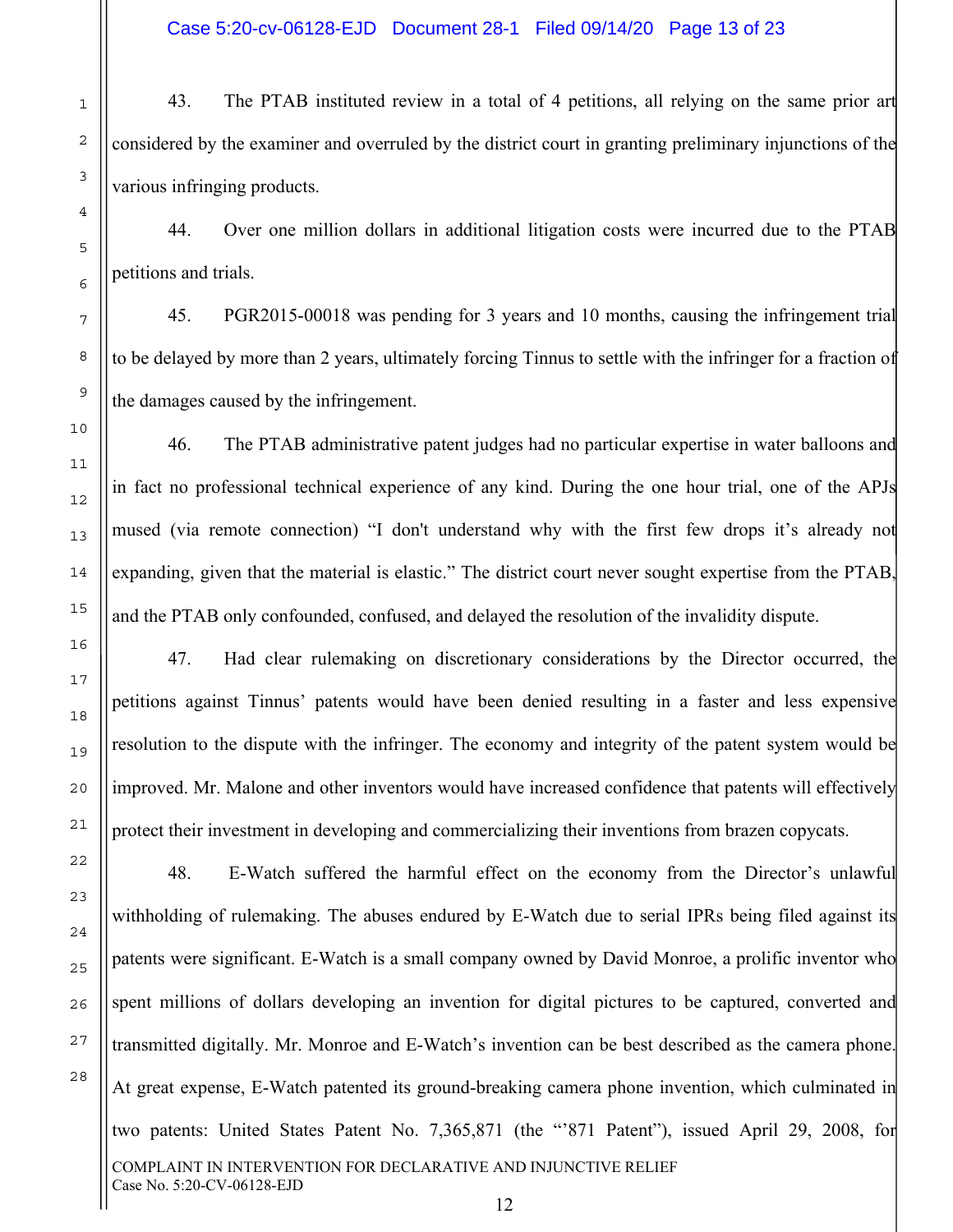#### Case 5:20-cv-06128-EJD Document 28-1 Filed 09/14/20 Page 14 of 23

"Apparatus for Capturing, Converting and Transmitting a Visual Image Signal Via a Digital Transmission System"; United States Patent No. 7,643,168 (the "'168 Patent"), issued January 5, 2010, for "Apparatus for Capturing, Converting and Transmitting a Visual Image Signal Via a Digital Transmission System" (collectively, the "Camera Phone Patents").

49. On December 9, 2013, E-Watch, Inc. filed suit against camera phone manufacturers, including Apple, Blackberry, HTC, Huawei, Kyocera, LG Electronics, Nokia, Samsung, Sharp, Sony Mobile and ZTE, asserting infringement of the '871 Patent and the '168 Patent.

50. The IPRs filed against E-Watch included one filed by Iron Dome LLC, a third-party that had not been sued by E-Watch and did not manufacture or sell infringing products. Iron Dome previously threatened to file an IPR against E-Watch's '871 Patent unless E-Watch agreed to give Iron Dome a portion of its licensing enforcement proceeds. E-Watch refused and, on February 18, 2014, Iron Dome filed IPR2014-00439 (the "Iron Dome IPR"). E-Watch implored the Board to exercise its discretion not to institute the Iron Dome IPR. The Board refused and instituted the Iron Dome IPR against E-Watch.

51. But the attacks on E-Watch's Camera Phone Patents did not stop there. In response to the lawsuit, the defendants launched a campaign of serial and cumulative IPR filings to invalidate E-Watch's Camera Phone Patents. In its preliminary response to certain of these IPRs, E-Watch requested that institution be denied because of the cumulative nature of the prior art and arguments across the various IPRs and that that these were serial filings. For example, in IPR2015-00412, E-Watch stated to the Board:

As a result, many of these petitions, including this petition (i.e., IPR2015-00412), are redundant and present cumulative prior art and substantially the same arguments as other earlier-filed IPR petitions, concurrently-filed IPR petitions, and/or later-filed IPR petitions. The Patent Trial and Appeals Board ("PTAB") should exercise its discretion under 35 U.S.C. 325(d) to deny institution of this petition for this reason alone.

COMPLAINT IN INTERVENTION FOR DECLARATIVE AND INJUNCTIVE RELIEF Case No. 5:20-CV-06128-EJD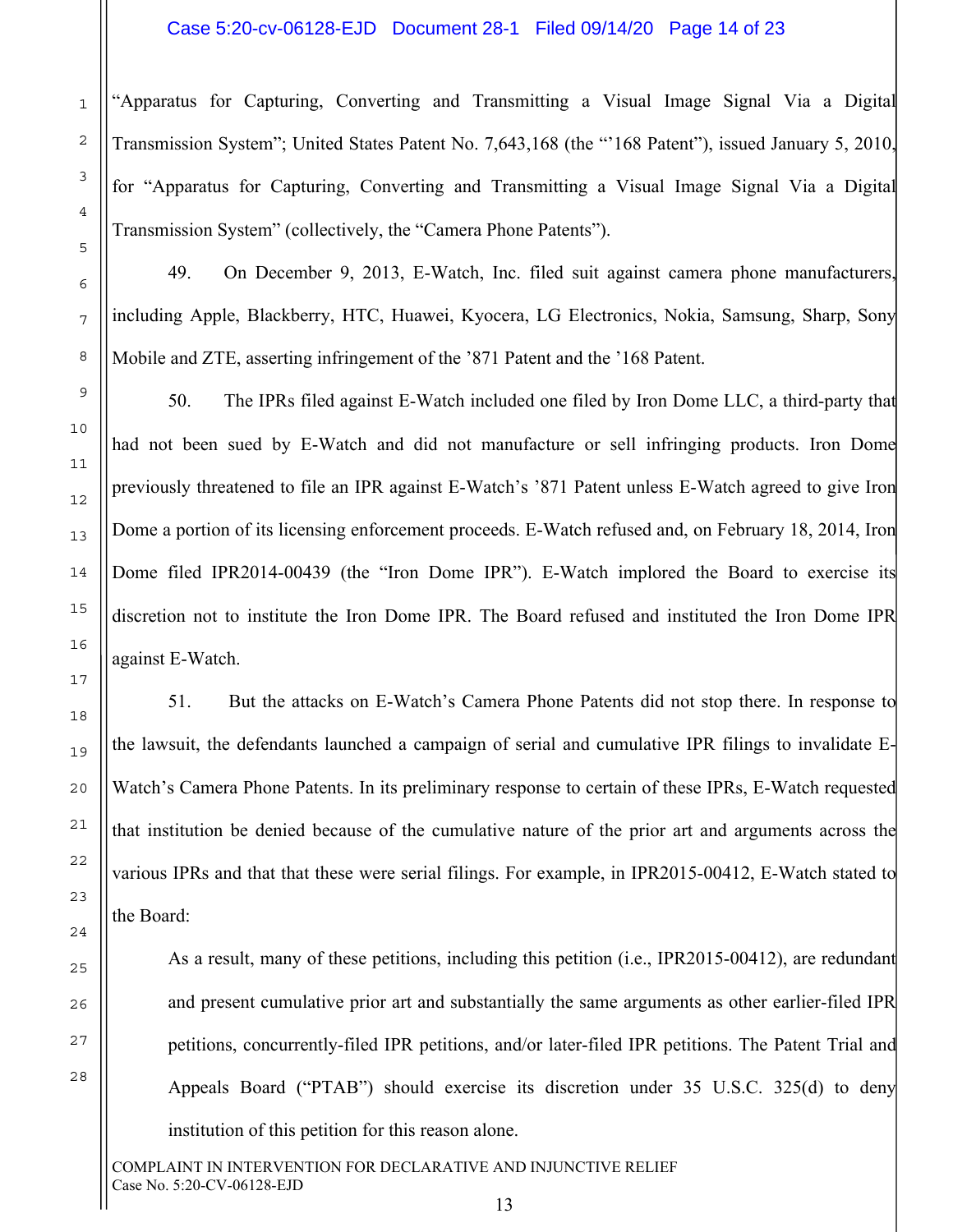#### Case 5:20-cv-06128-EJD Document 28-1 Filed 09/14/20 Page 15 of 23

E-Watch urged the Board to exercise it discretion to decline to institute the inter partes review. The Board refused and instituted the IPR on May 11, 2015. By the end of the punitive IPR campaign, the number of IPR petitions filed against E-Watch's Camera Phone Patents was staggering. The '871 Patent had 12 IPRs filed against it: IPR2014-00439, IPR2014-00987, IPR2014-00402, IPR2014-00404, IPR2014-00406, IPR2014-00411, IPR2014-00412, IPR2014-00413, IPR2014-00541, IPR2014-00610, IPR2014-00612 and IPR2014-01366. The '168 Patent had eight IPRs filed against it: IPR2014-00989, IPR2014-00401, IPR2014-00407, IPR2014-00408, IPR2014-00414, IPR2014-00543, IPR2014-00607 and IPR2014-00611. Ultimately, E-Watch was forced to defend against 20 IPRs across its two Camera Phone Patents, spent hundreds of thousands of dollars defending against all of these IPRs and had its district court case irreparably damaged as a result.

52. Had clear rulemaking on discretionary considerations by the Director occurred, at least some of the petitions against E-Watch's Camera Phone Patents would have been denied resulting in a faster and less expensive resolution to the dispute with the infringer. The economy and integrity of the patent system would be improved. Mr. Monroe, E-Watch and other inventors would have increased confidence that patents will effectively protect their investment in developing and commercializing their inventions from brazen copycats.

53. Each of the other patentee Intervenors experienced severe disruption to their business and their legal interests because of institution of AIA trials that occurred without rulemaking on discretionary factors.

54. Larry Golden ended up having to prosecute his IPR *pro se* against a government agency petitioner after losing the assistance of his counsel after the PTAB instituted trial. A later Supreme Court ruling in a different case held that the government had no statutory right to petition for IPRs in the first place.

28

1

2

3

4

5

6

7

8

9

10

11

12

13

14

15

16

17

18

19

20

21

22

23

24

25

26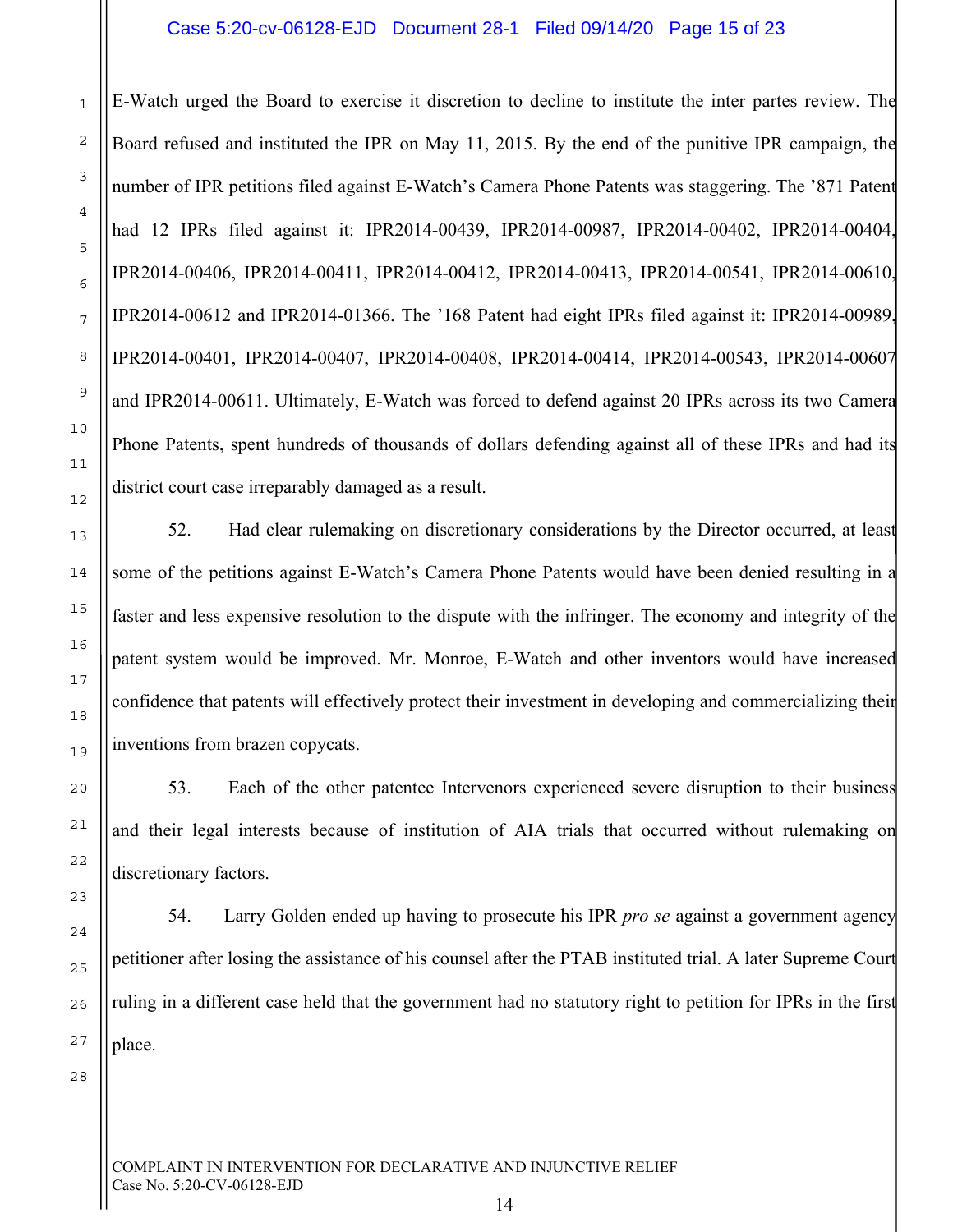55. 360Heros originally faced a grant of institution, until the PTAB (in a specially-convened panel different from the original panel, and including the Director) granted reconsideration and denied review because the petitioner violated the time bar of 35 U.S.C. § 315(b).

56. WSE develops, markets and sells fertilizer additive products that lessen the environmental impact of nitrogen in waterways and in the atmosphere. Success of WSE's environmentally friendly solutions would be an existential threat to nitrogen / fertilizer manufacturers, causing them to lose up to 50% of existing sales. A competitor of WSE who WSE believes infringes its patents has filed multiple petitions at the PTAB to try to invalidate them, while filing multiple patent applications for essentially the same technology. WSE has sought discretionary denial in at least one pending petition not yet decided, which would have been much less costly to do had the USPTO already issued lawful and clear rulemaking on discretionary factors for the "sufficient grounds" decision.

57. Clearplay had to go through IPRs that should have been discretionarily denied if clear and legal rulemaking had occurred, including at least one in which the USPTO contradicted a prior federal judge decision by issuing a broader claim interpretations for a material claim limitation than the judge did, leading to an invalidation decision that a federal court would never make.

58. Intervenors have therefore suffered concrete economic injury from the absence of "discretionary consideration" rulemaking. In a like manner, the absence of complete rulemaking on "sufficient grounds" for the institution decision runs afoul of the requirement that rulemaking must take into account the effect on the economy. 35 U.S.C. § 316(b).

## **The Director's Clear (and Ignored) Statutory Mandate for Rulemaking**

COMPLAINT IN INTERVENTION FOR DECLARATIVE AND INJUNCTIVE RELIEF Case No. 5:20-CV-06128-EJD 59. Congress did not intend either IPR or PGR to be an easier process for accused infringers to invalidate so-called "weak" patents. Instead, Congress intended IPR and PGR to be an accurate and less costly alternative to district court litigation of particular patentability issues, one that would be "objective, transparent, clear, and fair to all parties." 157 Cong. Rec. 3433 (Mar. 8, 2011) (Sen. Kyl). The measure of a "fair" system is one in which rates for final determinations on patent validity at the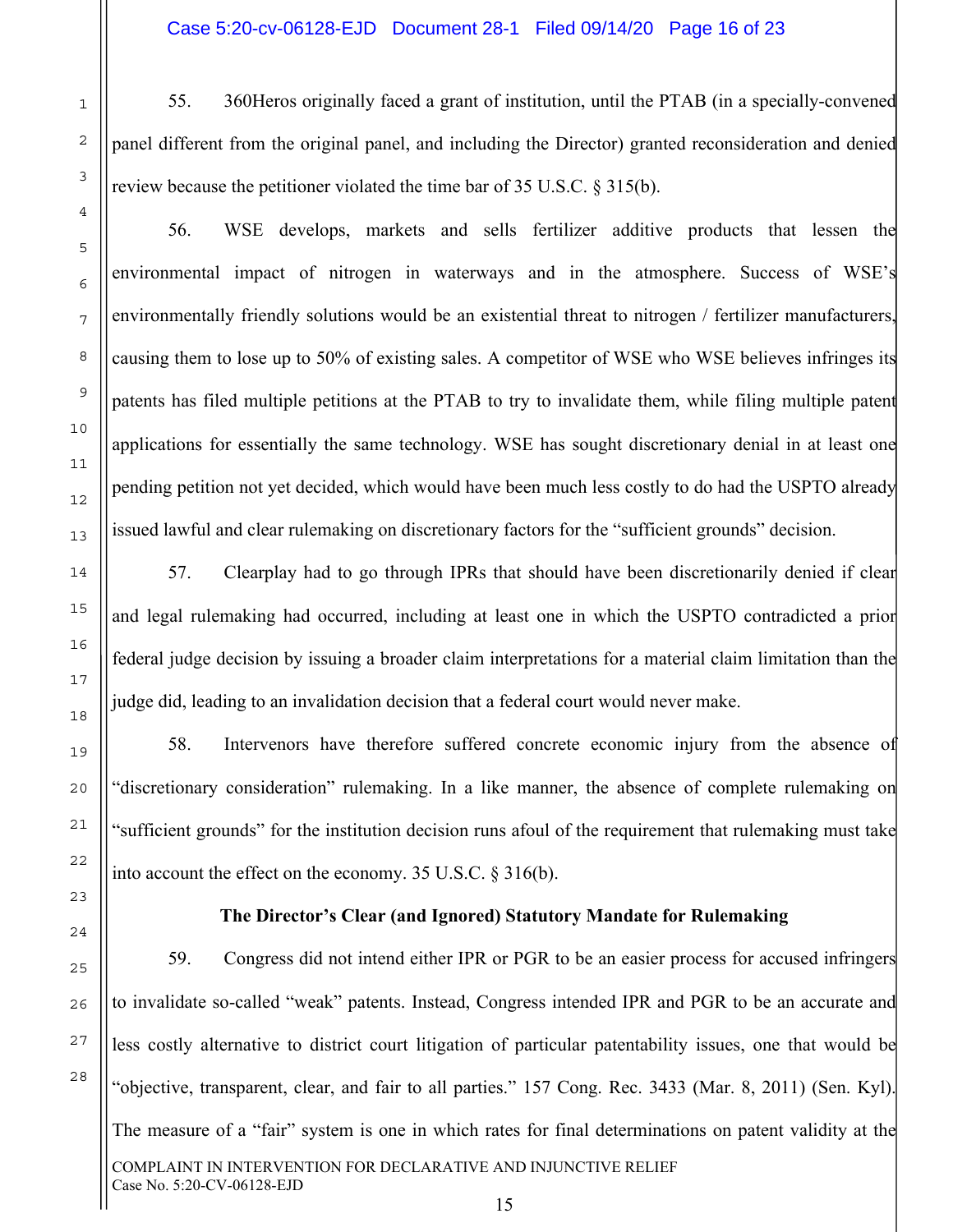PTAB roughly match rates for final determinations on validity in U.S. District Courts. That has not been the case. In federal court final determinations, only 25-30% of patents are invalidated, whereas in PTAB final determinations, that number is 80-85%.

60. AIA trials have been heavily used by large corporations, who can easily have afforded to litigate their invalidity challenges in district court, where a small business might obtain contingency representation and an opportunity to plead its case to a jury. AIA trials impose asymmetric burdens, since, aside from a hypothetical right to seek sanctions for egregious conduct, a patent owner has no basis to obtain a monetary recovery against a petitioner. The majority of AIA trial cases involve a corporation with orders of magnitude greater resources than the patent owner.

61. All AIA trial stakeholders have an interest in predictability of the institution decision. Patent owners especially do. Congress intended to further the goal of predictability through legislative mandates requiring the USPTO to promulgate regulations. In promulgating such regulations, the Director is required to "consider the effect of any such regulation on the economy, the integrity of the patent system, the efficient administration of the [USPTO], and the ability of the [USPTO] to timely complete proceedings instituted under [the AIA]." 35 U.S.C. §§ 316(b) and 326(b).

62. The USPTO has and had a clear legislative mandate under 35 U.S.C. § 316(a)(2) to "prescribe regulations . . . setting forth the standards for the showing of sufficient grounds to institute a review under section 314(a)" for IPRs. The USPTO also has and had a clear legislative mandate under 35 U.S.C. § 326(a)(2) to "prescribe regulations . . . setting forth the standards for the showing of sufficient grounds to institute a review under subsections (a) and (b) of section 324" for PGRs.

63. "Sufficient grounds" under the respective statutes include not only the legal and factual merits related to patentability as presented by the petitioner. "Sufficient grounds" also include why the Director should not apply discretionary factors to deny review. The USPTO has plenary authority, unreviewable on appeal or mandamus, to deny review of any AIA trial petition for any reason.

1

2

3

4

5

6

7

8

9

10

11

12

13

14

15

16

17

18

19

20

21

22

23

24

25

26

27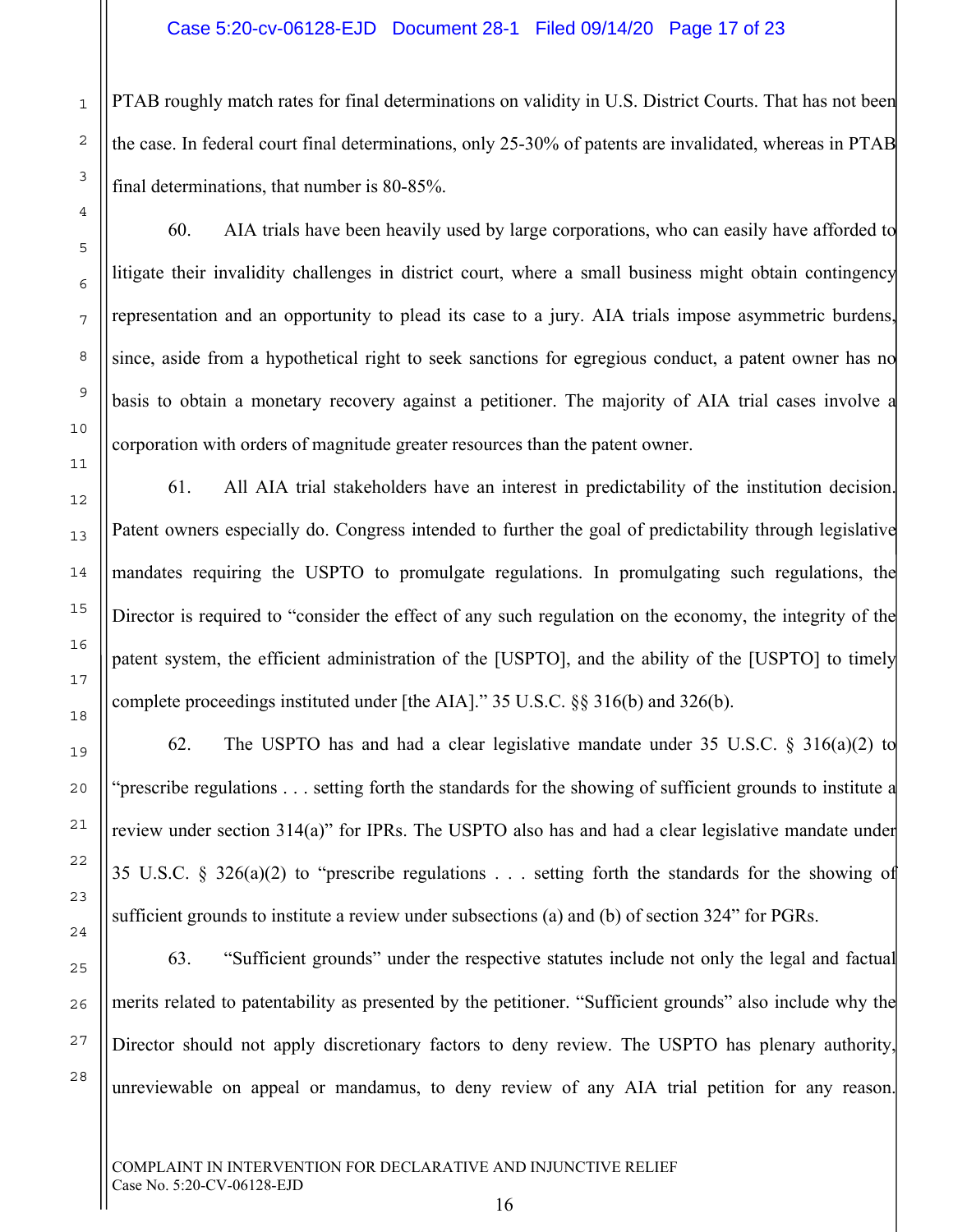*Harmonic Inc. v. Avid Tech., Inc.*, 815 F.3d 1356, 1367 (Fed. Cir. 2016) ("the PTO is permitted, but never compelled, to institute an IPR proceeding").

64. The USPTO's rulemaking actions purporting to comply with its obligations under 35 U.S.C. §§ 316 and 326 have omitted required lawful procedures. In particular, they have omitted discretionary considerations entirely, or relegated them to rulemaking that is procedurally unlawful. No "agency action" that is lawful has ever occurred on this topic, despite the legislative mandate.

65. Rulemaking on "sufficient grounds" began with promulgation of 37 CFR § 42.108(c) (for inter partes review) and 37 CFR §§ 42.208(c) and (d) (for post grant review). These rules do not include any content addressing how the Director (or his designee, panels of the Patent Trial and Appeal Board) will make institution decisions under any discretionary factors. On May 27, 2020, the USPTO published a Notice of Proposed Rulemaking that would amend these rules, but those proposed amendments still omit discretionary factors. 85 FR 31728.

66. Rulemaking on "sufficient grounds" discretionary considerations occurred in procedurally unlawful ways. Rather than through publication, notice and comment, the USPTO has communicated substantive "rules" about how the Director and his designees will apply their discretion through ad hoc adjudicative processes.

67. In particular, the USPTO created a process for designating adjudicated decisions "precedential" within the USPTO, such that future panels purportedly are obligated to follow such decisions. *See* Patent Trial and Appeal Board, Standard Operating Procedure 2 (Rev. 10) ("SOP-2"), at 1-2, 8-12. Under this procedure, the Director decides whether to designate a Board decision as precedential. Such "precedential" decisions are effectively rules / regulations, whether labeled so or not. 68. Although members of the public (or the Board) may nominate a Board decision for

designation as precedential, the procedure otherwise does not allow for public notice and comment.

COMPLAINT IN INTERVENTION FOR DECLARATIVE AND INJUNCTIVE RELIEF Case No. 5:20-CV-06128-EJD 69. Continued unlawful rulemaking on the discretionary factor topic occurred through such adjudicative decisions. The Director made precedential the decision in *General Plastic Industrial Co.,*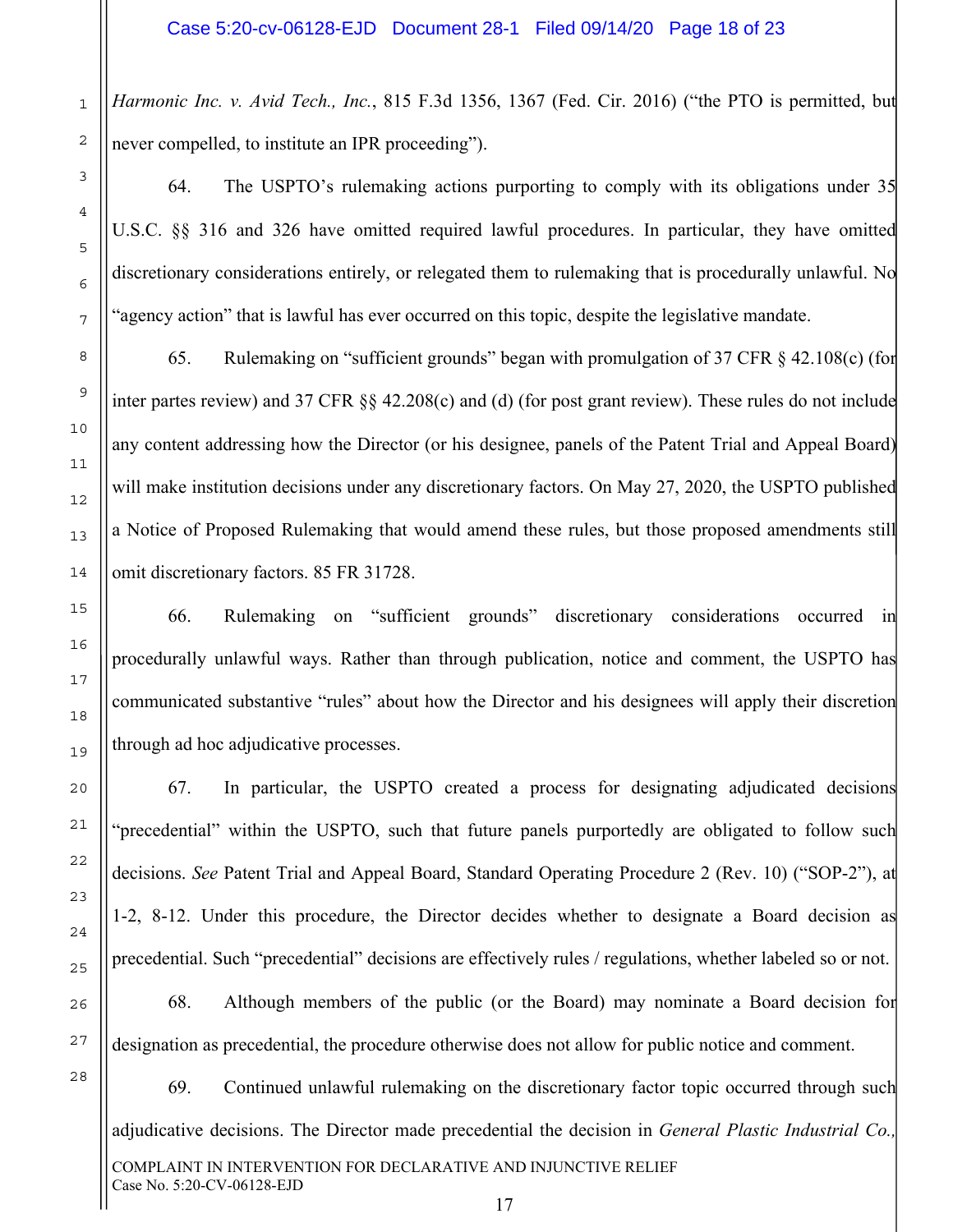1

2

3

4

5

6

7

8

9

10

11

12

13

14

15

16

17

18

19

20

21

22

23

24

25

26

27

28

*Ltd. v. Canon Kabushiki Kaisha*, IPR2016-01357 (Paper 19) (P.T.A.B. Sept. 6, 2017), to govern Board discretion under 35 U.S.C. §§ 314(a) and 324(b-c) in deciding whether the relationship of a petition to other petitions should lead to discretionary denial. The Director made precedential the decisions in *NHK Spring Co. v. Intri-Plex Techs., Inc.*, IPR2018-00752, Paper 8, at 20 (P.T.A.B. Sept. 12, 2018), and *Advanced Bionics, LLC v. MED-EL Elektromedizinische Geräte GmbH*, IPR2019-01469, Paper 6 (P.T.A.B Feb. 13, 2020), to govern Board discretion under 35 U.S.C. §§ 315(d) and 325(d) in deciding whether the relationship of a petition to prior art and arguments considered during earlier patent examination, reexamination, or AIA reviews should lead to discretionary denial. The Director made precedential the decision in *Apple Inc. v. Fintiv, Inc.*, IPR2020-00019, Paper 11, at 5 (P.T.A.B. Mar. 20, 2020), to govern Board discretion under 35 U.S.C. §§ 314(a) and 324(b) and (c) in deciding whether the relationship to parallel court proceedings should lead to discretionary denial.

70. Precedential decisions such as *General Plastic*, *Advanced Bionics*, *NHK* and *Fintiv* are shortcuts that circumvent lawful rulemaking, and have not translated into predictability. These four decisions provide "non-exclusive" factors that are to be "weighed" as a part of a "balanced assessment." These decisions, though, do not guide how a factor should be scored, how much weight each gets, or what score will assure or prevent denial of institution. A sample of recent institution decisions illustrates the problem.

- On September 12, 2019 institution was **denied** in IPR2018-00752. A district court trial between the same parties was scheduled 6 months ahead of the PTAB final decision. The judge had not ordered a stay or issued any order contingent on the PTAB. There were 134 docket entries including a Markman order.
- On May 13, 2020 institution was **denied** in IPR2020-00019. A district court trial between the same parties was scheduled 2 months ahead of the PTAB final decision. The judge had not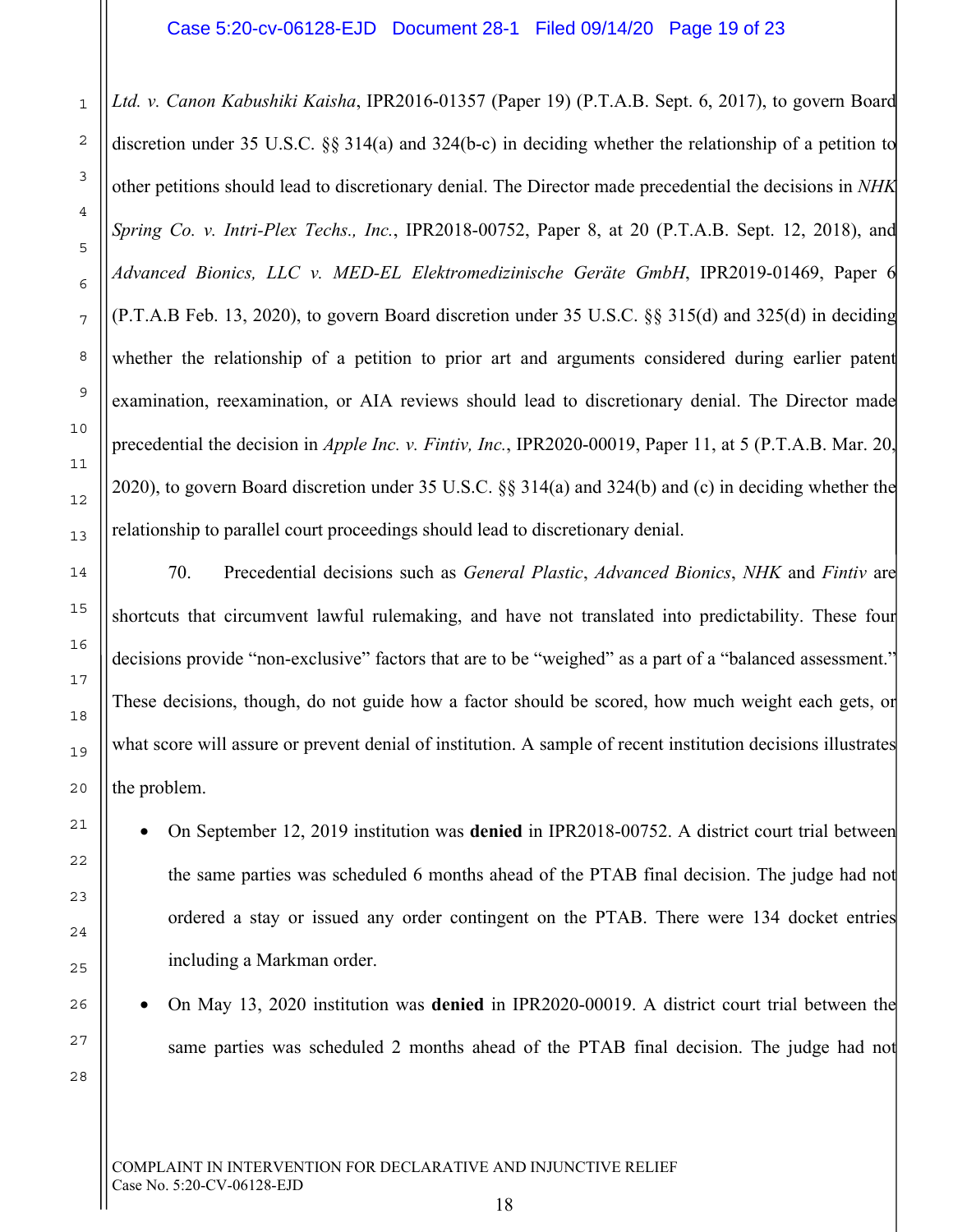ordered a stay or issued any order contingent on the PTAB. There were 89 docket entries including a Markman order.

- On June 16, 2020 institution was **granted** in IPR2019-01393. A district court trial between the same parties was scheduled 4 months ahead of the PTAB final decision. The judge had not ordered a stay or issued any order contingent on the PTAB. There were 101 docket entries including a Markman order.
- On July 28, 2020 institution was **granted** in IPR2020-00235. A district court trial between the same parties was scheduled 9 months ahead of the PTAB final decision. The judge had not ordered a stay or issued any order contingent on the PTAB. There were 192 docket entries including a Markman order.

71. The USPTO "unlawfully withheld" the "agency action" of promulgating such rules governing "sufficient grounds" as actual lawful "regulations," as Congress mandated they must. 35 U.S.C. §§ 316 and 326.

72. Had the Director promulgated regulations in a lawful manner on the topic of discretionary considerations that make up "sufficient grounds" for institution, the notice and comment process would have led to better-crafted regulations factoring in public comment. This, in turn, would have contributed to better predictability of the institution decision.

73. Making rules lawfully would also have led to proper incorporation of the Congressionally mandated considerations, particularly "the effect of any such regulation on the economy, the integrity of the patent system, [and] the efficient administration of the [USPTO]." Adjudicative rulemaking is particularly unsuited for incorporation of such considerations, as the parties to a patent validity dispute are unlikely to be in a position to create an adequate policy-based or economy-based record, and administrative patent judges are not likely to be trained or equipped to make policy-based on economicoriented decisions in the heat of a deadline-constrained institution decision.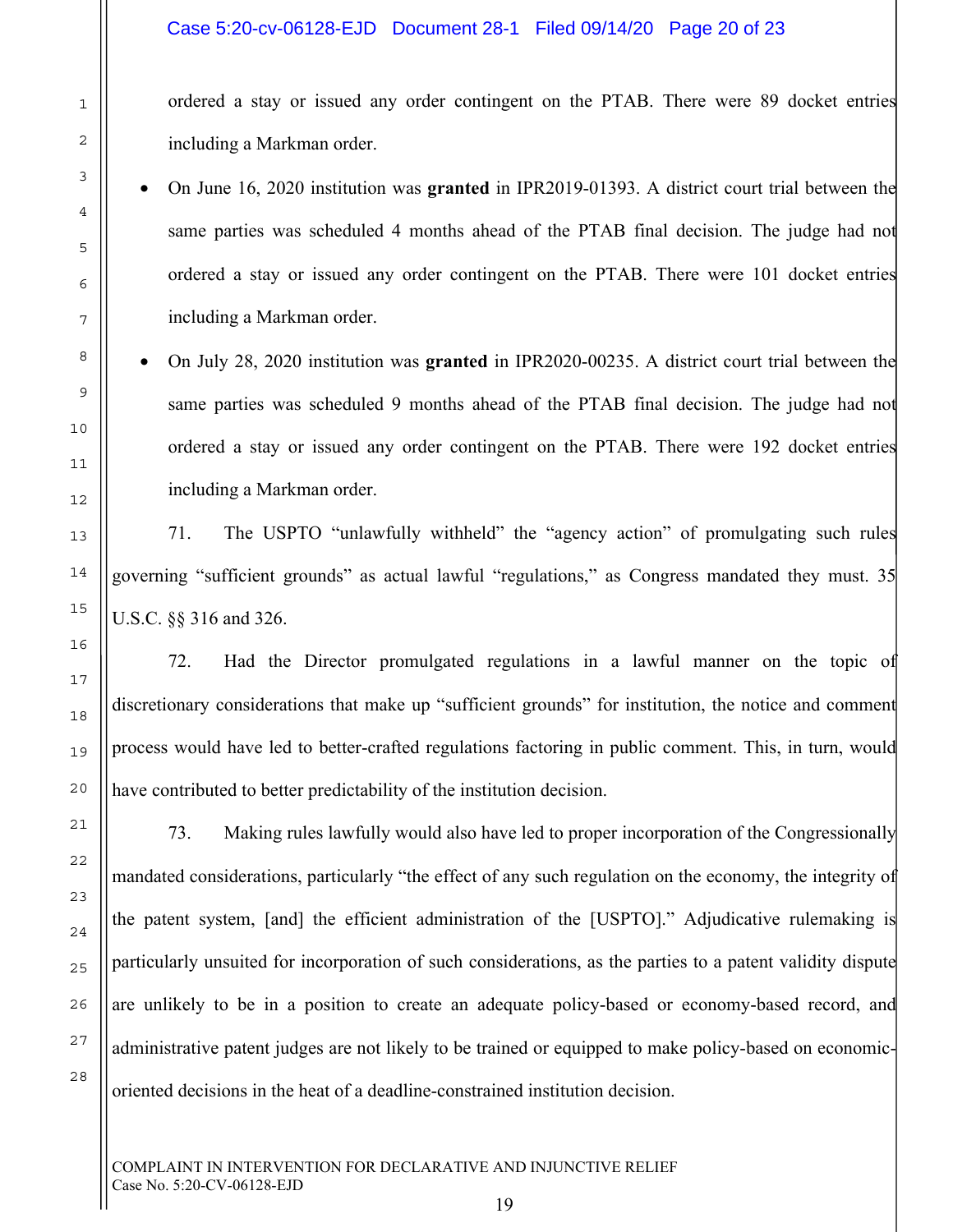#### Case 5:20-cv-06128-EJD Document 28-1 Filed 09/14/20 Page 21 of 23

74. The rulemaking Intervenors accuse here of being unlawful has already been declared unlawful. The Court of Appeals for the Federal Circuit, reissued a panel decision (after panel rehearing) in *Facebook, Inc. v. Windy City Innovations, LLC*, No. 18-1400 (slip op. Sept. 4, 2020) (precedential). In Additional Views joined by all members of the panel, the Court issued an alternative holding addressing the unlawfulness of the Director's use of "Precedential Opinion Panels" under its SOP 2. The panel noted that SOP 2 "precedential" designations may not lawfully substitute for notice and comment rulemaking: "There is no indication in the statute that Congress either intended to delegate broad substantive rulemaking authority to the Director to interpret statutory provisions through POP opinions or intended him to engage in any rulemaking other than through the mechanism of prescribing regulations." The Court went on to observe that Congress empowered the "Director" to establish regulations, not the Board, such that "Congress's delegation in the AIA for the adjudication of patentability in IPRs is not a delegation of authority to issue adjudicative decisions interpreting statutory provisions of the AIA." The Court concluded, "in agencies where Congress has not expressly delegated both rulemaking and adjudicative authority to a single delegee, as in the PTO, adjudication may not operate as an appropriate mechanism for the exercise of rulemaking."

75. Therefore, the Director's attempt to use his SOP 2 authority to designate decisions on how to apply discretionary considerations as "precedential" constitutes an invalid and unlawful attempt at notice and comment rulemaking. The Director will be issue-precluded from arguing otherwise in this litigation, because of the *Facebook v. Windy City* decision discussed above, in which he participated as Intervenor.

# 18 19 20 21 22 23 24 25 26 27 28

1

2

3

4

5

6

7

8

9

10

11

12

13

14

15

16

17

#### **COUNT I – Agency Inaction in Violation of 5 U.S.C. § 706(1)**

76. Under the APA, the Court shall "compel agency action unlawfully withheld or unreasonably delayed."

COMPLAINT IN INTERVENTION FOR DECLARATIVE AND INJUNCTIVE RELIEF Case No. 5:20-CV-06128-EJD 20 77. The USPTO Director's rulemaking on discretionary factors that guide whether a petitioner has raised "sufficient grounds" for institution has occurred without publication, notice or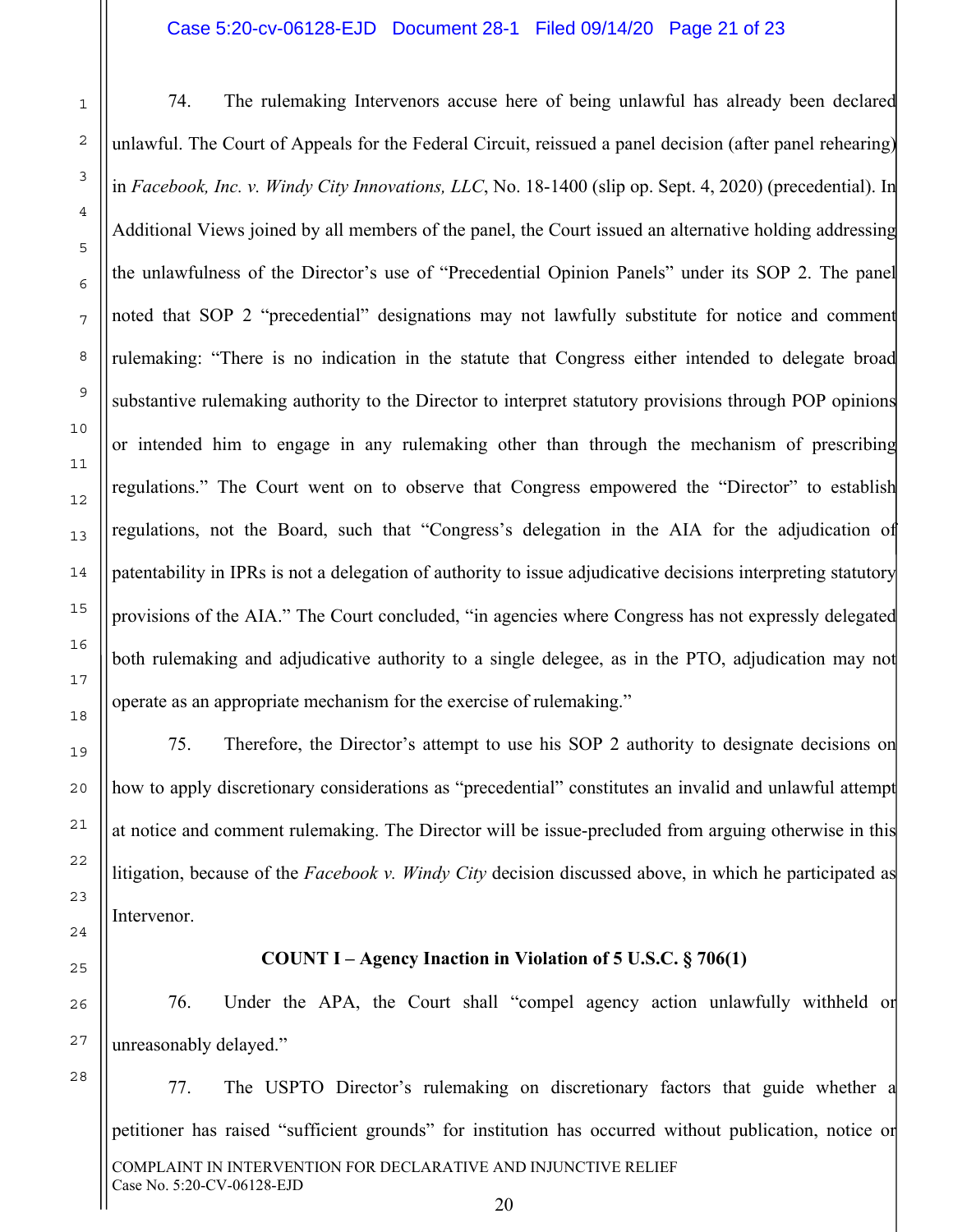comment that agency rulemaking requires. "Agency action" in the form of rulemaking mandated under the AIA has thus been "unlawfully withheld."

78. The USPTO Director could not lawfully adopt such guidance concerning the discretionary factors implicit in "sufficient grounds" for institution without notice-and-comment rulemaking. *See* 5 U.S.C. § 553; 35 U.S.C. §§ 2(b)(2), 316(a), 326(a-b).

79. The USPTO Director propounded discretionary consideration rules for the "sufficient grounds" decision as binding substantive rules without notice and comment in violation of the APA.

**COUNT II – Agency Action in Violation of 5 U.S.C. § 706(2)** 

80. Under the APA, the Court shall "hold unlawful and set aside agency action" that is "without observance of procedure required by law."

81. The USPTO Director's rulemaking on discretionary factors that guide whether a petitioner has raised "sufficient grounds" for institution has occurred without publication, notice or comment that agency rulemaking requires. Rulemaking under the AIA through adjudicative decisions is (and has been held) unlawful. The Director's rulemaking on discretionary factors has unlawfully occurred though adjudicative decisions. "Agency action" in the form of rulemaking mandated under the AIA has thus been "without observance of procedure required by law."

82. The USPTO Director could not lawfully adopt such guidance concerning the discretionary factors implicit in "sufficient grounds" for institution without notice-and-comment rulemaking. *See* 5 U.S.C. § 553; 35 U.S.C. §§ 2(b)(2), 316(a), 326(a-b).

83. The USPTO Director propounded discretionary consideration rules for the "sufficient grounds" decision as binding substantive rules without notice and comment in violation of the APA.

## **RELIEF REQUESTED**

WHEREFORE, Intervenors respectfully request that the Court enter judgment in their favor and: 1. Declare adjudicative rulemaking on discretionary considerations for the "sufficient grounds" decision to be unlawful;

COMPLAINT IN INTERVENTION FOR DECLARATIVE AND INJUNCTIVE RELIEF Case No. 5:20-CV-06128-EJD